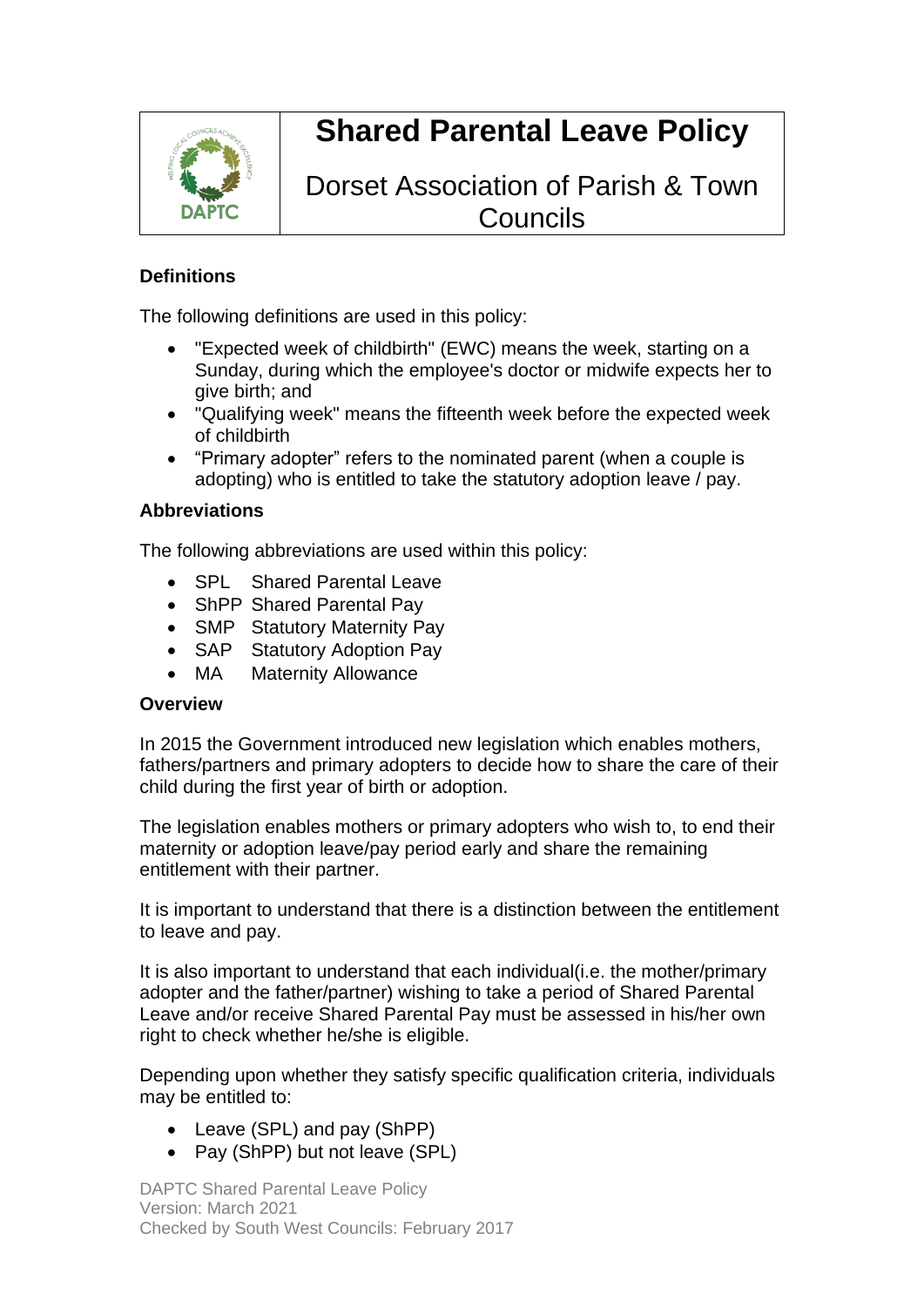- Leave (SPL) but not pay (ShPP)
- Neither leave (SPL) nor pay (ShPP)

SPL can only be used by two people:

- The mother/primary adopter and
- One of the following:
	- o The father of the child (in the case of birth) or
	- o The spouse, civil partner or the partner of the child's mother/primary adopter.

#### **1. Shared Parental Leave**

#### **1.1 Entitlement to Shared Parental Leave**

The total amount of leave to which employees may be entitled is calculated using the mother's/primary adopter's entitlement to maternity/adoption leave/pay. The maximum amount of SPL available is 52 weeks. SPL must be taken during the child's first year of birth/placement and must end no later than one year after the birth/placement of the child.

A mother/primary adopter who is entitled to maternity/adoption leave must take a period of compulsory leave of two weeks immediately after the birth or placement of the child. Following this they can take a period of up to 50 weeks' maternity/adoption leave. This means that a mother/primary adopter who ends their maternity/adoption leave at the earliest opportunity could share up to 50 weeks' SPL with their partner.

A mother/primary adopter who is not entitled to Maternity Leave (e.g. an agency worker, casual worker or not in work) may still be entitled to pay. This could be Statutory Maternity Pay (SMP), Statutory Adoption Pay (SAP) or Maternity Allowance (MA). These are paid for 39 weeks. As above, the mother/primary adopter must take SMP/SAP/MA for a compulsory period of two weeks immediately after the birth or placement of the child. If the mother/primary adopter ends their period of pay before the 38<sup>th</sup> week of pay, the father/partner may be entitled to up to 50 weeks of Shared Parental Leave, some of which may be paid. The amount of Shared Parental Leave available to the father/partner is calculated by deducting from 52 weeks the number of weeks of SMP, SAP or MA taken by the mother/primary adopter.

#### **1.2 Eligibility to Shared Parental Leave**

It is the employee's responsibility to prove that they are eligible for SPL and ShPP. Employees can check their eligibility for SPL and ShPP via the Gov website: [https://www.gov.uk/shared-parental-leave-and-pay-employer](https://www.gov.uk/shared-parental-leave-and-pay-employer-guide/overview)[guide/overview](https://www.gov.uk/shared-parental-leave-and-pay-employer-guide/overview)

To be eligible for SPL both individuals must share the main responsibility for the care of the child at the time of the birth/placement for adoption.

Additionally an employee seeking to take SPL must satisfy each of the following criteria: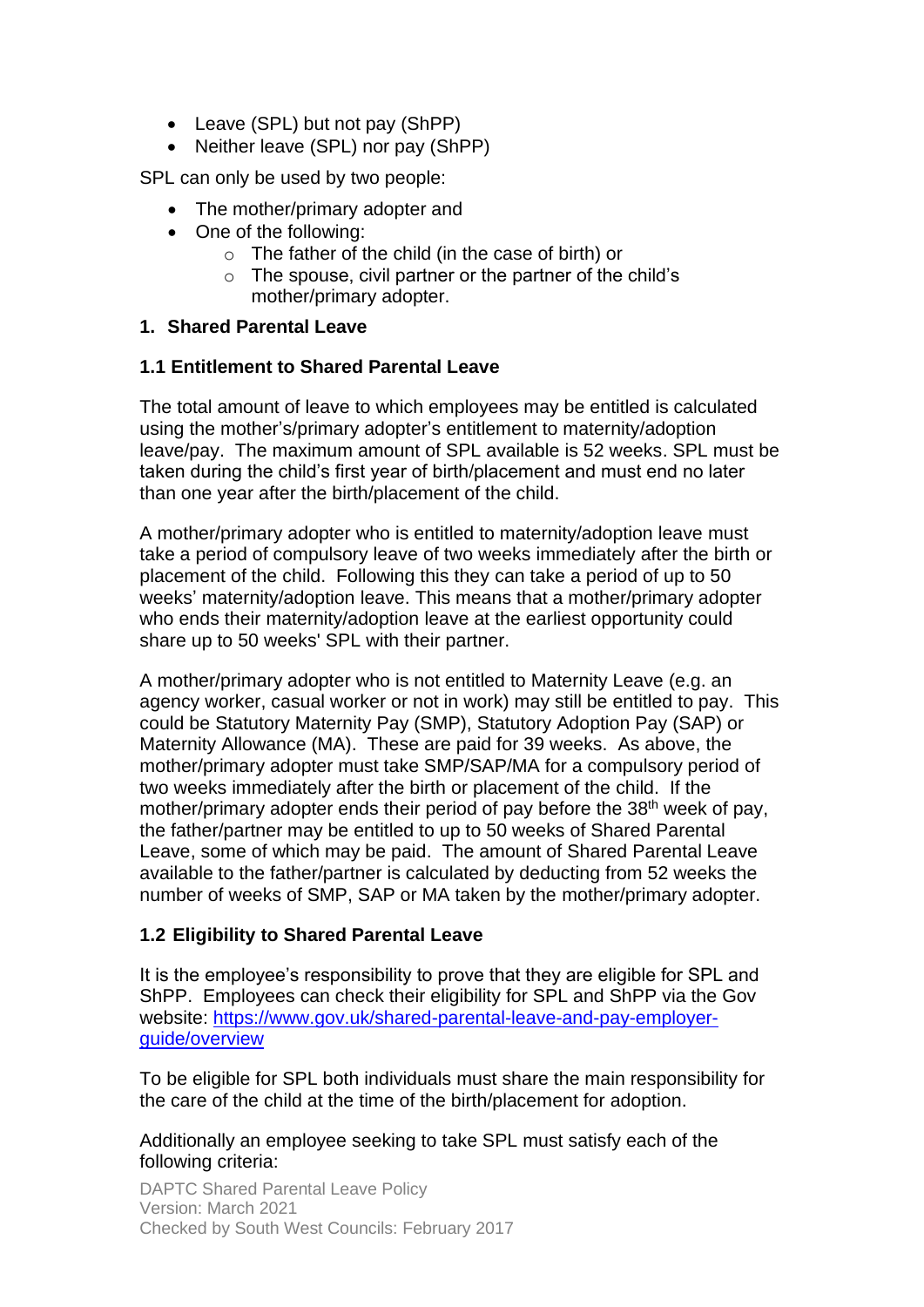- The mother/primary adopter of the child must be/have been entitled to statutory maternity/adoption leave. If not entitled to statutory maternity/adoption leave, they must be/have been entitled to statutory maternity/adoption pay or maternity allowance.
- The mother/primary adopter must have ended, or given notice to end, any maternity/adoption entitlements via the 'Curtailment of Maternity/Adoption Leave and/or Pay' form.
- The employee must still be working for the Association at the start of each period of SPL.
- The employee must pass the 'continuity test', which requires them to have a minimum of 26 weeks' service at the end of the 15th week before the child's expected due date/matching date;
- The employee must correctly notify the Association of their entitlement and provide evidence as required.
- The employee's partner must meet the 'employment and earnings test'.

This requires them to have in the 66 weeks before the week of the baby's due date/week they're matched with their adopted child to:

- have been working for at least 26 weeks (they don't need to be consecutive)
- have earned at least £390<sup>\*</sup> in total in 13 of the 66 weeks (add up the highest paying weeks, they don't need to be consecutive)

\*This is a statutory amount and is subject to annual review

#### **2. Shared Parental Pay**

#### **2.1 Entitlement to Shared Parental Pay**

The total amount of pay to which employees may be entitled will depend upon how much Statutory Maternity/Adoption Pay or Maternity Allowance the mother/primary adopter has been paid at the date when their maternity/adoption leave or maternity/adoption pay period ends. The principle is that any pay (SMP/SAP/MA) not taken can be converted into Shared Parental Pay as long as the person wanting to take this is eligible.

SMP/SAP/MA is paid for 39 weeks. A mother/primary adopter who is entitled to this must take two weeks' of pay during the compulsory two week period immediately after the birth/placement. The mother/primary adopter may choose to end their maternity/adoption pay early at some point after this. In this case any paid weeks not taken as SMP/SAP/MA (as long as there are at least two weeks' pay remaining) may be taken as Shared Parental Pay (ShPP). If the mother/primary adopter took the minimum amount of SMP/SAP/MA, this would therefore enable 37 weeks' of Shared Parental Pay to be taken.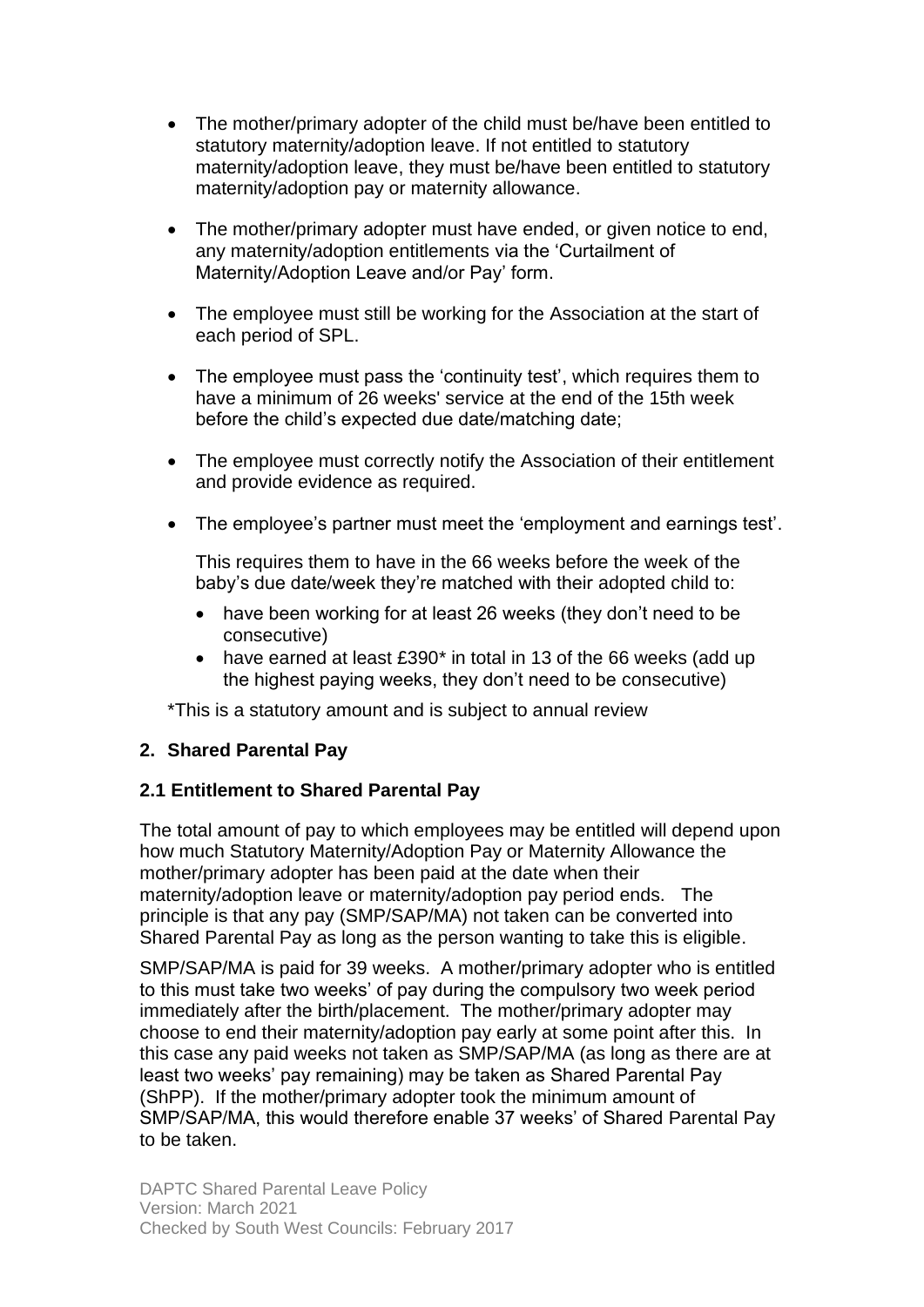Any Statutory Shared Parental Pay due during shared parental leave will be paid at a rate set by the Government for the relevant tax year, or at 90% of the employee's average weekly earnings, if this figure is lower than the Government's set weekly rate.

#### **2.2 Eligibility for statutory shared parental pay (ShPP)**

It is the employee's responsibility to prove that they are eligible for SPL and ShPP. Employees can check their eligibility for SPL and ShPP via the Gov website: [https://www.gov.uk/shared-parental-leave-and-pay-employer](https://www.gov.uk/shared-parental-leave-and-pay-employer-guide/overview)[guide/overview](https://www.gov.uk/shared-parental-leave-and-pay-employer-guide/overview)

For employees to be eligible for ShPP, both parents must each meet certain eligibility requirements.

#### **Mother's/primary adopter's eligibility for statutory shared parental pay:**

The mother/primary adopter is eligible for ShPP if they:

- Have at least 26 weeks' continuous employment ending with the 15th week before the expected week of childbirth/placement and remain in continuous employment with his/her employer until the week before any period of shared parental pay that they get;
- Have normal weekly earnings for a period of eight weeks ending with the 15th week before the expected week of childbirth/placement of at least the Lower Earnings Limit for national insurance contribution purposes;
- Have, at the date of the child's birth/placement, the main responsibility, apart from the partner, for the care of the child;
- Are absent from work and intend to care for the child during each week in which they receive statutory Shared Parental Pay; and
- Are entitled to Statutory Maternity/Adoption Pay in respect of the child, but the maternity/adoption pay period has been reduced.

In addition, for the mother/primary adopter to be eligible for ShPP their partner must:

- Have been employed or been a self-employed earner during at least 26 of the 66 weeks immediately preceding the expected week of childbirth;
- Have, at the date of the child's birth, the main responsibility, apart from the mother, for the care of the child; and
- Have earned at least £390 in total in 13 of the 66 weeks (add up the highest paying weeks, they don't need to be consecutive).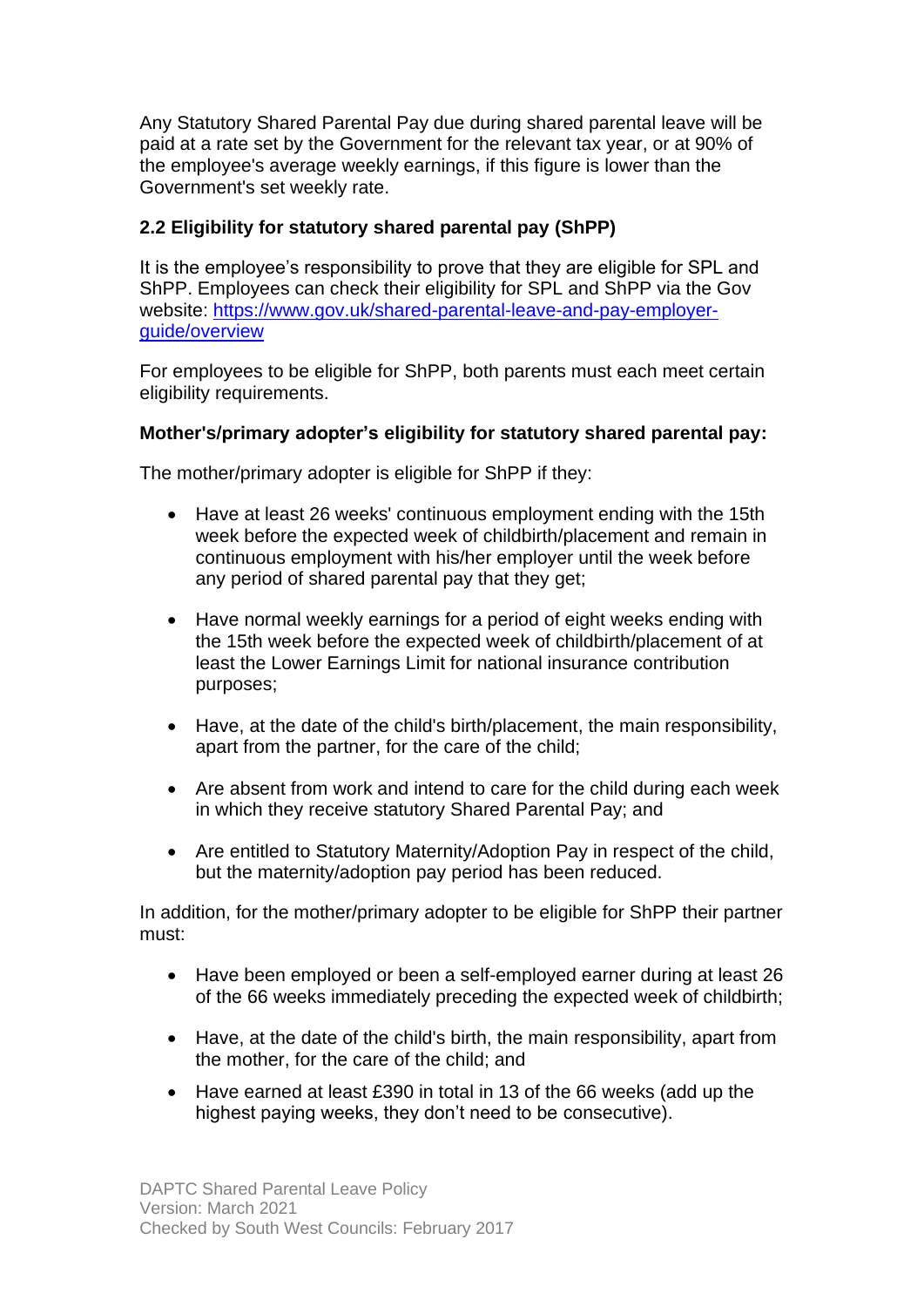#### **Partner's eligibility for statutory shared parental pay:**

The partner is eligible for ShPP if they:

- Have at least 26 weeks' continuous employment ending with the 15th week before the expected week of childbirth and remain in continuous employment with their employer until the week before any period of shared parental pay that they get;
- Have normal weekly earnings for eight weeks ending with the 15th week before the expected week of childbirth of at least the Lower Earnings Limit for national insurance contribution purposes;
- Have, at the date of the child's birth/placement, the main responsibility, apart from the mother/primary adopter, for the care of the child; and
- Are absent from work and intend to care for the child during each week in which they receive statutory shared parental pay.

In addition, for the partner to be eligible, the mother/primary adopter must:

- Have been employed or been a self-employed earner during at least 26 of the 66 weeks immediately preceding the expected week of childbirth;
- Have earned at least £390 in total in 13 of the 66 weeks (add up the highest paying weeks, they don't need to be consecutive)
- Have, at the date of the child's birth, the main responsibility, apart from the partner, for the care of the child; and be entitled to statutory maternity pay or maternity allowance in respect of the child, but the maternity pay period or maternity allowance period have been reduced.

#### **3. Requesting Shared Parental Leave**

An employee considering taking SPL is encouraged to contact the Chief Executive to arrange an informal discussion as early as possible regarding their potential entitlement.

Once an employee has checked that they are eligible for SPL and/or ShPP, they should then complete a 'Notice of Entitlement and Intention' form (Appendix D) which should then be given to the Chief Executive.

Before SPL can begin the mother/primary adopter must end their maternity/adoption leave and/or pay entitlement. Therefore if the employee is the mother/primary adopter then they must also complete the 'Curtailment of Maternity/Adoption Leave and/or Pay' form (Appendix C).

#### **3.1 Requesting Further Evidence of Eligibility**

The Association may request, within 14 days of receiving the 'Notice of Entitlement and Intention' form being given: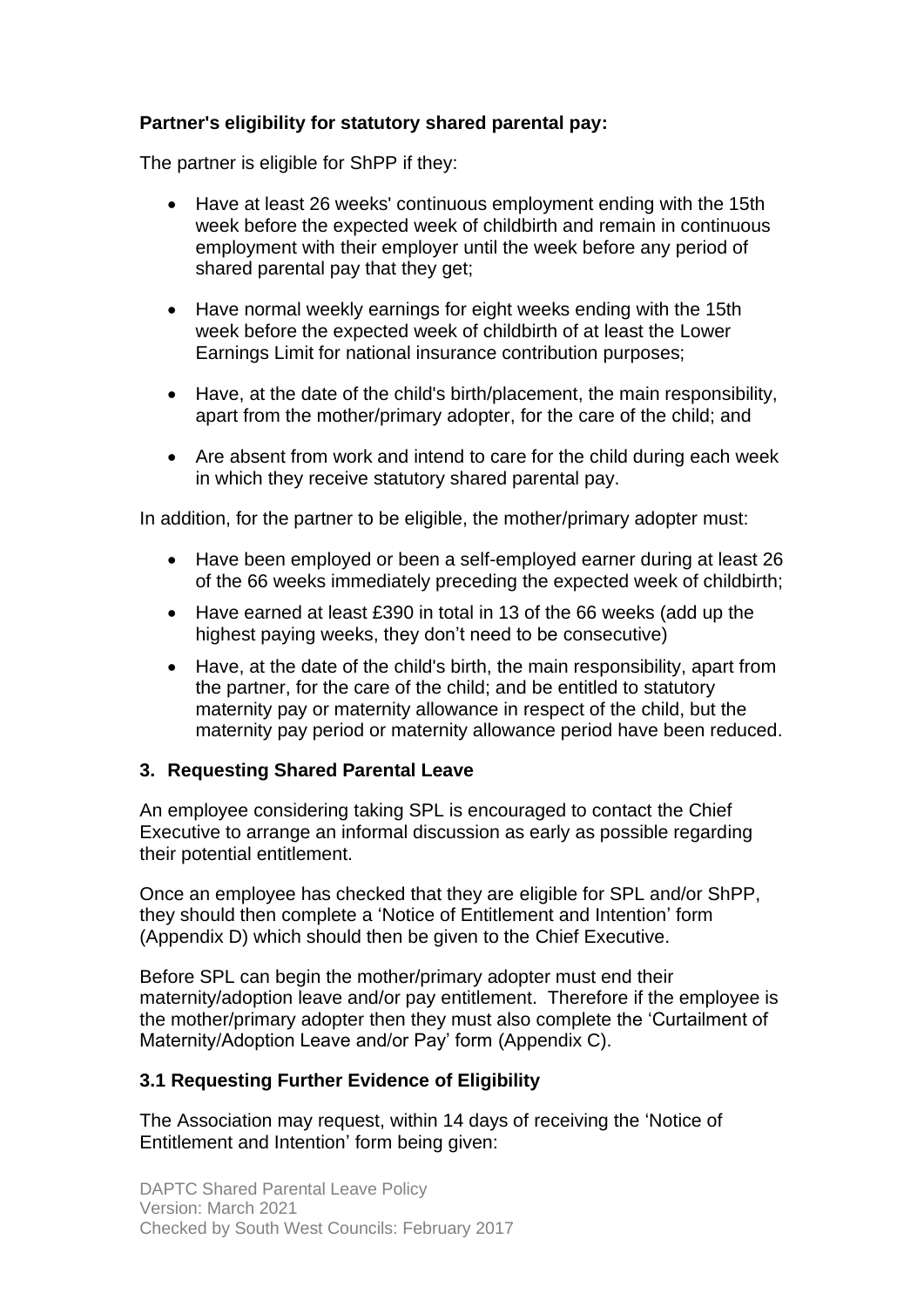- The name and business address of the partner's employer (where the employee's partner is no longer employed or is self-employed their contact details must be given instead).
- In the case of biological parents, a copy of the child's birth certificate (or, where one has not been issued, a declaration as to the time and place of the birth).
- In the case of an adopted child, documentary evidence of the name and address of the adoption agency, the date on which they were notified of having been matched with the child and the date on which the agency expects to place the child for adoption

In order to be entitled to Shared Parental Leave, the employee must produce this information within 14 days of the employer's request.

#### **3.2 Booking Shared Parental Leave**

In addition to notifying the employer of entitlement to SPL/ShPP via the 'Notice of Entitlement and Intention' form, an employee must also give notice to take the leave. In many cases, notice to take leave will be given at the same time as the notice of entitlement to SPL.

Requests for leave should be made via the 'Period of Shared Parental Leave Notice' (appendix F).

The employee must book leave by giving the correct notification at least eight weeks before the date on which they wish to start the leave and, if applicable, receive ShPP.

Eligible employees have the right to submit up to three notifications specifying leave periods they are intending to take.

Each period of leave may consist of either a) a single period of weeks of leave; or b) two or more weeks of discontinuous leave, where the employee intends to return to work between periods of leave.

Leave must be taken in complete weeks but can start on any day of the week.

Periods of Shared Parental Leave can be taken either at the same as or at different times to leave taken by their partner.

The father/partner can take SPL immediately following the birth/placement of the child, but may first choose to exhaust any paternity leave entitlements (as they cannot take paternity leave or pay once SPL has been taken).

SPL must be taken during the child's first year of birth/placement and must end no later than one year after the birth/placement of the child. Any SPL not taken by the first birthday or first anniversary of placement for adoption will be lost.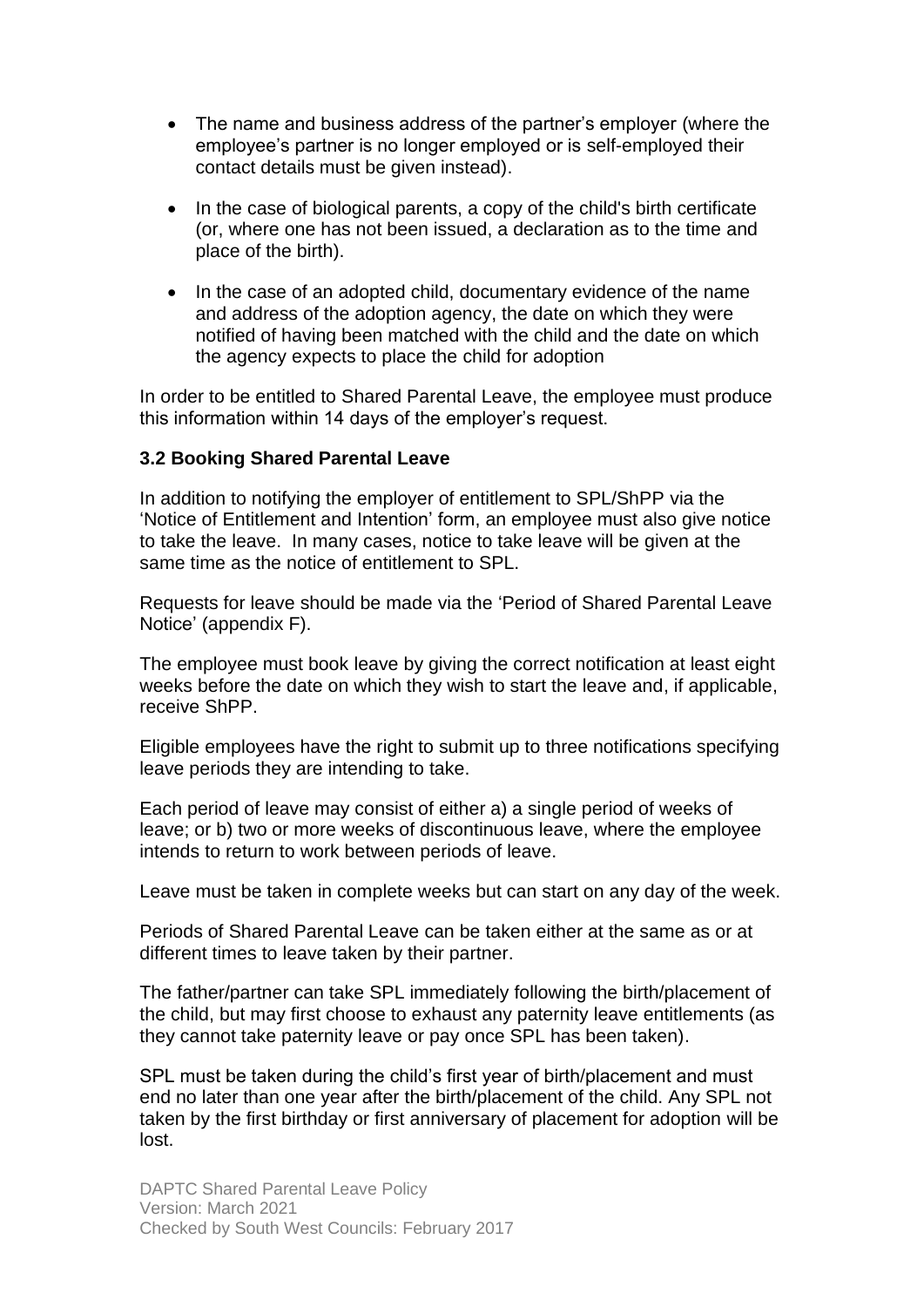#### **3.3 Continuous Periods of Shared Parental Leave**

If the employee submits a 'Period of Shared Parental Leave Notice' requesting one continuous period of leave, they will be automatically entitled to take that period of leave.

#### **3.4 Discontinuous Periods of Shared Parental Leave**

The employee may submit a Period of Shared Parental Leave Notice requesting discontinuous periods of leave. For example, the mother and partner could request a pattern of leave from their respective employers that allows them to alternate childcare responsibilities.

If the employee submits a request for a period of discontinuous of leave, the Association can, in the two weeks beginning with the date the period of leave notice was given:

- Consent to the pattern of leave requested;
- Propose an alternative pattern of leave; or
- Refuse the pattern of leave requested.

If agreement is reached within those two weeks, the employee is entitled to take the leave on the dates agreed.

If no agreement has been reached within that two-week discussion period, the employee is entitled to take the leave as one continuous period of leave. In that event, the employee must choose a start date for the leave that is at least eight weeks from the date on which the period of leave notice was originally given. The employee must notify the Association of that date within five days of the end of the two-week discussion period. If the employee does not choose a start date within five days of the end of the two-week discussion period, the period of continuous leave will start on the date of the first period of leave requested in the period of leave notice.

Alternatively, if the Association has refused the request or no agreement has been reached during the two-week discussion period, the employee may withdraw a period of leave notice requesting discontinuous periods of leave.

The employee can withdraw a Period of Shared Parental Leave Notice at any time on or before the 15th day after the period of leave notice was given. A notice for discontinuous leave that has been withdrawn before it is agreed does not count towards the total number of requests for leave that an employee can make.

#### **3.5 Arranging a Meeting to Discuss Leave Requests**

Any meetings arranged to discuss leave requests and/or entitlement to SPL should take place in private and be arranged in advance. If the initial date is problematic then another date will be arranged if possible. If an alternative date cannot be arranged then the meeting may be held over the telephone.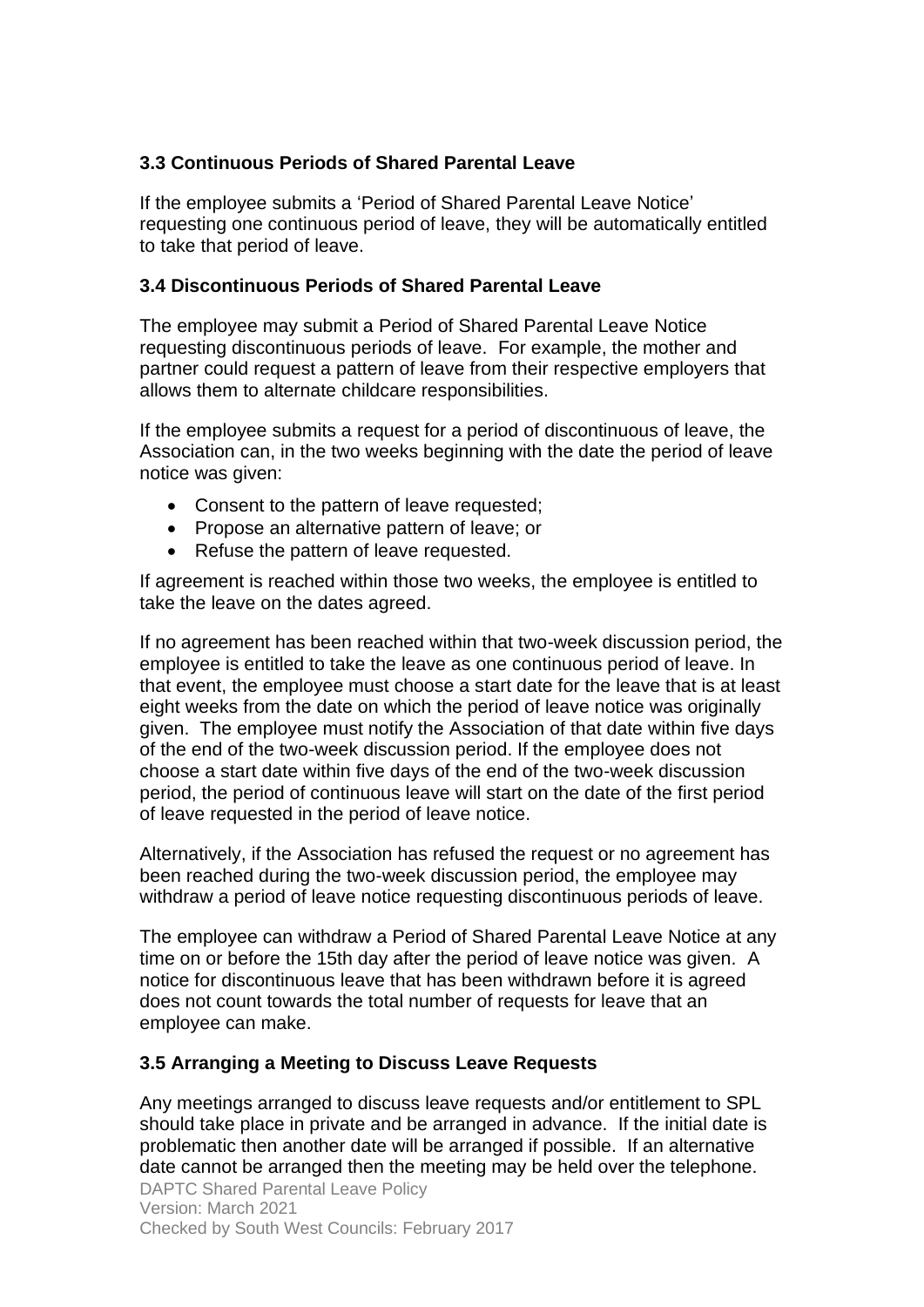At the meeting the employee may, if they wish, be accompanied by a work colleague or trade union representative.

The purpose of the meeting is to discuss in detail the leave proposed and what will happen while the employee is away from work. Where it is a request for discontinuous leave the discussion may also focus on how the leave proposal could be agreed, whether a modified arrangement would be agreeable to the employee and the Association, and what the outcome may be if no agreement is reached.

A response to the SPL request should be given no later than the  $14<sup>th</sup>$  day after the request was made.

#### **3.6 Variations to Arranged Shared Parental Leave**

The employee is permitted to vary or cancel an agreed and booked period of SPL, provided that they advise the Association, in writing at least eight weeks before the date of the variation. Any new start date cannot be sooner than eight weeks from the date of the variation request.

Any variation or cancellation notification made by the employee, including notice to return to work early, will usually count as a new notification and will reduce by one the employee's right to book/vary leave .

However a change as a result of a child being born early, or as a result of the Association requesting it be changed, and the employee being agreeable to the change, will not count as further notification. Any variation will be confirmed in writing by the Association.

#### **4. Fraudulent Claims**

Where there is a suspicion that fraudulent information may have been provided or where the Council has been informed by the HMRC that a fraudulent claim was made, the Association can investigate the matter further in accordance with their usual investigation and disciplinary procedures, and also without acting in a discriminatory manner in relation to any of the protected characteristics defined in the Equality Act 2010.

### **5. Pension**

### **Employee Contributions During Shared Parental Leave and Maternity/Paternity/Adoption Leave**

Employees will pay pension contributions at their 'normal' percentage rate during any period of paid leave.

Employees will not pay pension contributions during any period of unpaid leave. However, there is a distinction between the following: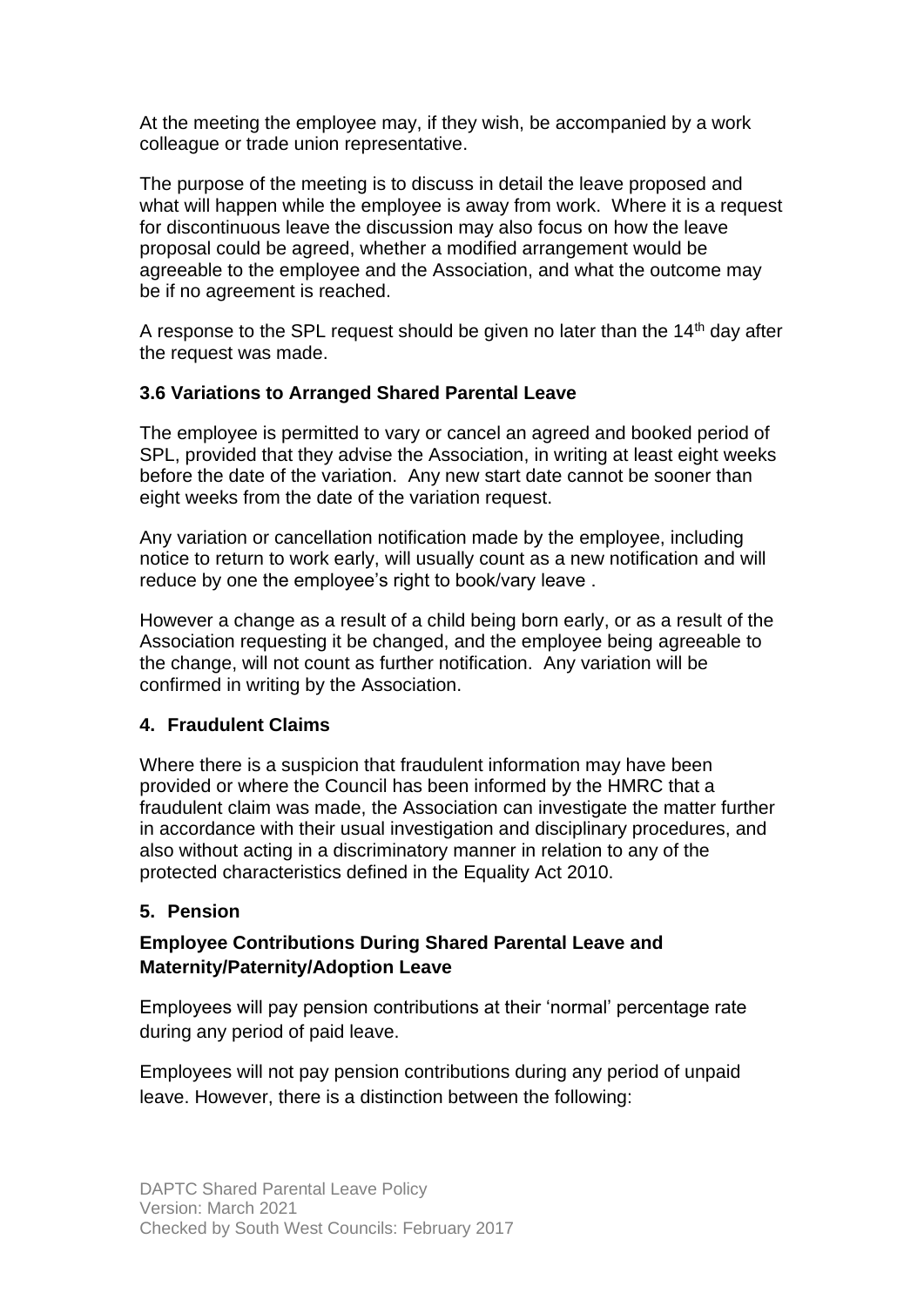- Periods of unpaid Ordinary Maternity Leave, Ordinary Adoption Leave and Paternity Leave, when the employer continues to make pension contributions.
- Periods of unpaid Shared Parental Leave, Additional Maternity Leave and Additional Adoption Leave, when the employer does not make any pension contributions.

In the latter case the employee can, if they wish, choose to enter into an agerelated Additional Pension Contribution (APC) to cover the amount 'lost' during the unpaid leave. Information about this is set out in the employer's information below.

#### **Employer Contributions During Shared Parental Leave and Maternity/Paternity/Adoption Leave**

The Town/Parish Council will pay employer contributions on the employee's Assumed Pensionable Pay (APP). APP is calculated with reference to the average pensionable pay the employee received in the 3 months immediately preceding the period of reduced or nil pay. If, however, the employee's pay during their leave is higher than APP, the Town/Parish Council will pay contributions based on this higher amount.

APP does not apply during any period of unpaid Shared Parental Leave, unpaid Additional Maternity Leave or unpaid Additional Adoption Leave. The employee can, if they wish, choose to enter into an age-related Additional Pension Contribution (APC) to cover the amount of pension 'lost' during the unpaid leave.

If the employee notifies the Chief Executive in writing within 30 days of returning to work that they wish to enter into an APC then:

- The employee will pay 1/3 of the cost of the APC
- The employer will pay 2/3 of the cost of the APC.

If the employee notifies the Chief Executive of this decision later than 30 days after returning to work then the whole cost will be borne by the employee, unless the Association voluntarily agrees to contribute to the APC.

### **6. Continuous Service**

Any periods of Shared Parental Leave will count as continuous service for statutory and contractual purposes.

### **7. Leave During Shared Parental Leave**

### **7.1Annual Leave and Bank/Public Holidays**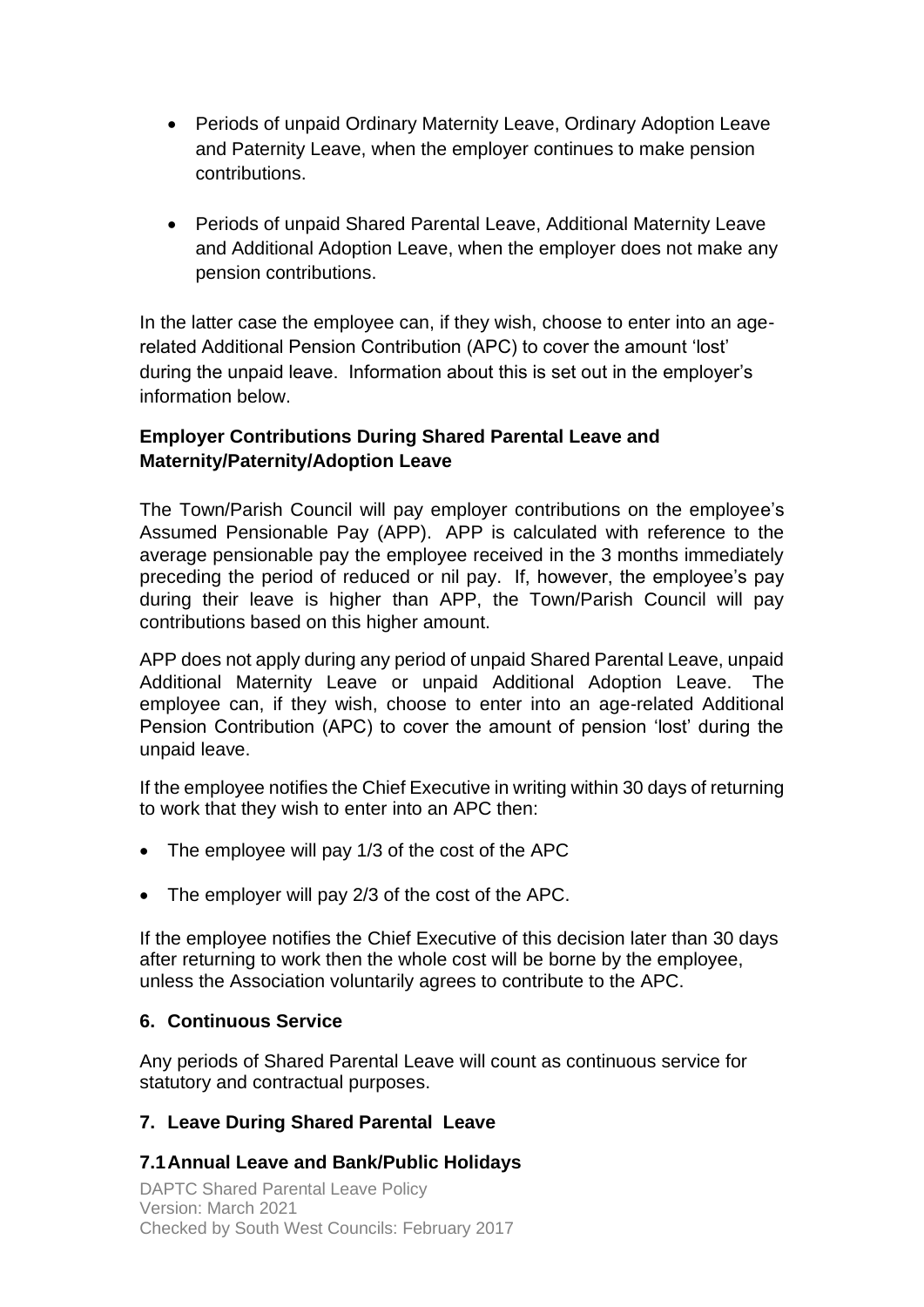Annual leave and bank/public holidays continue to accrue during SPL. Where bank/public holidays fall during a period of SPL, the employee will be entitled to a day's holiday (pro rata if part-time) in lieu of each bank/public holiday.

### **7.2 Carry Forward of Annual Leave and Bank/Public Holidays**

The employee and their line manager should review annual leave arrangements prior to SPL being taken. Where taking SPL means that the employee is unable to take their full annual leave entitlement in the current annual leave year, the outstanding leave (including any days in lieu of bank/public holidays) can be carried over to the next annual leave year.

#### **7.3 Treatment of Leave Where an Employee Changes Their Hours after Shared Parental Leave**

If an employee changes their hours after taking SPL, all leave accrued up to the agreed date when their hours change is calculated based on their original hours and any leave accrued subsequently is calculated based on their new hours.

#### **8. Returning To Work**

#### **8.1 Shared Parental Leave In Touch Days (SPLIT)**

Employees can work up to 20 days without bringing their Shared Parental Leave to an end. These are called Shared Parental Leave In Touch (SPLIT) days.

Working for part of a day will count as one day. An employee will not lose any SPL or ShPP for working up to 20 days.

Work is defined as any work done under the contract of employment and may include training or any activity undertaken for the purposes of keeping in touch with the workplace.

SPLIT days are optional - both the employee and your employer must agree to them.

Managers need to ensure that they keep in touch with their employees whilst they are on Shared Parental Leave. If you do not wish to be contacted, please notify your manager and/or the Chief Executive. Any relevant correspondence will be sent to all employees whilst they are on Shared Parental Leave.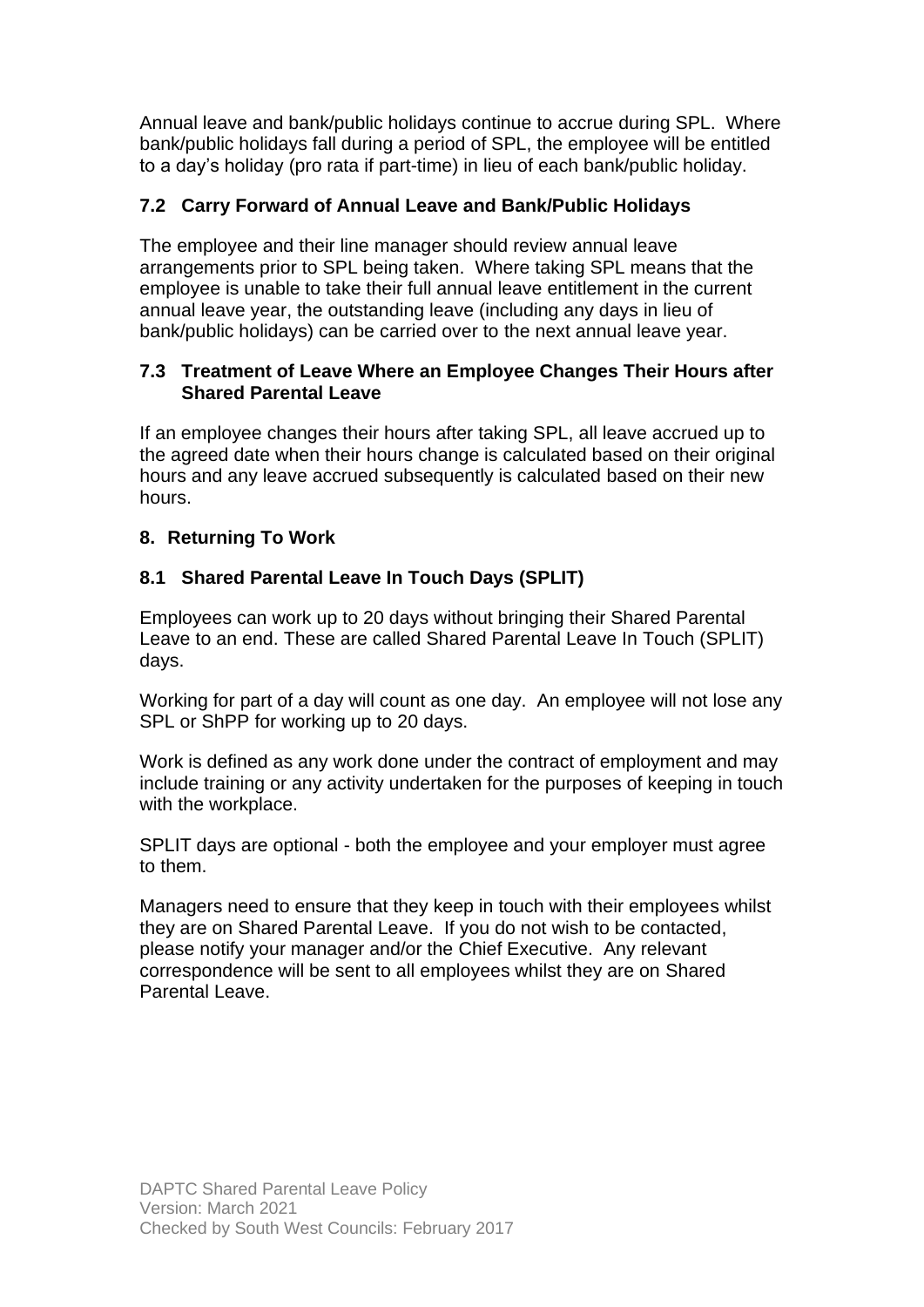# **Appendix A**

# **Examples of changing hours and annual leave following Shared Parental Leave**

### **Example:**

A woman working full-time (37 hours per week) and entitled to 24 days' annual leave per year takes maternity and then shared parental leave. She requests to reduce her hours to 20 hours per week on her return to work and her employer agrees. The employer's annual leave year runs from 1 April to 31 March. Although she had used all the previous annual leave year's entitlement before taking maternity and shared parental leave, she had not taken any of the current annual leave year's entitlement.\*

Her shared parental leave ends on 30 June. If her hours are changed with effect from 1 July, her accrued annual leave will be calculated as follows:

1 April to 30 June (when her working day was 7.4 hours)

24 days' annual leave per year  $= 2$  days per month Leave accrued 1 April to 30 June (3 months) = 6 days  $\omega$  7.4 hours = 44.4 hours

Plus

1 July to 31 March (when her average working day will be 4 hours)

24 days' annual leave per year = 2 days per month Leave accrued 1 July to 31 March (9 months) = 18 days  $@$  4 hours = 72 hours

The employee's total annual leave for the current year will be 116.4 hours. Because she will be reducing the length of her working day to 4 hours, this will equate to 29.1 days on her return to work.

\* For simplicity, this example does not take account of bank/public holidays, although these accrue during Shared Parental Leave and would also need to be factored in to any calculations.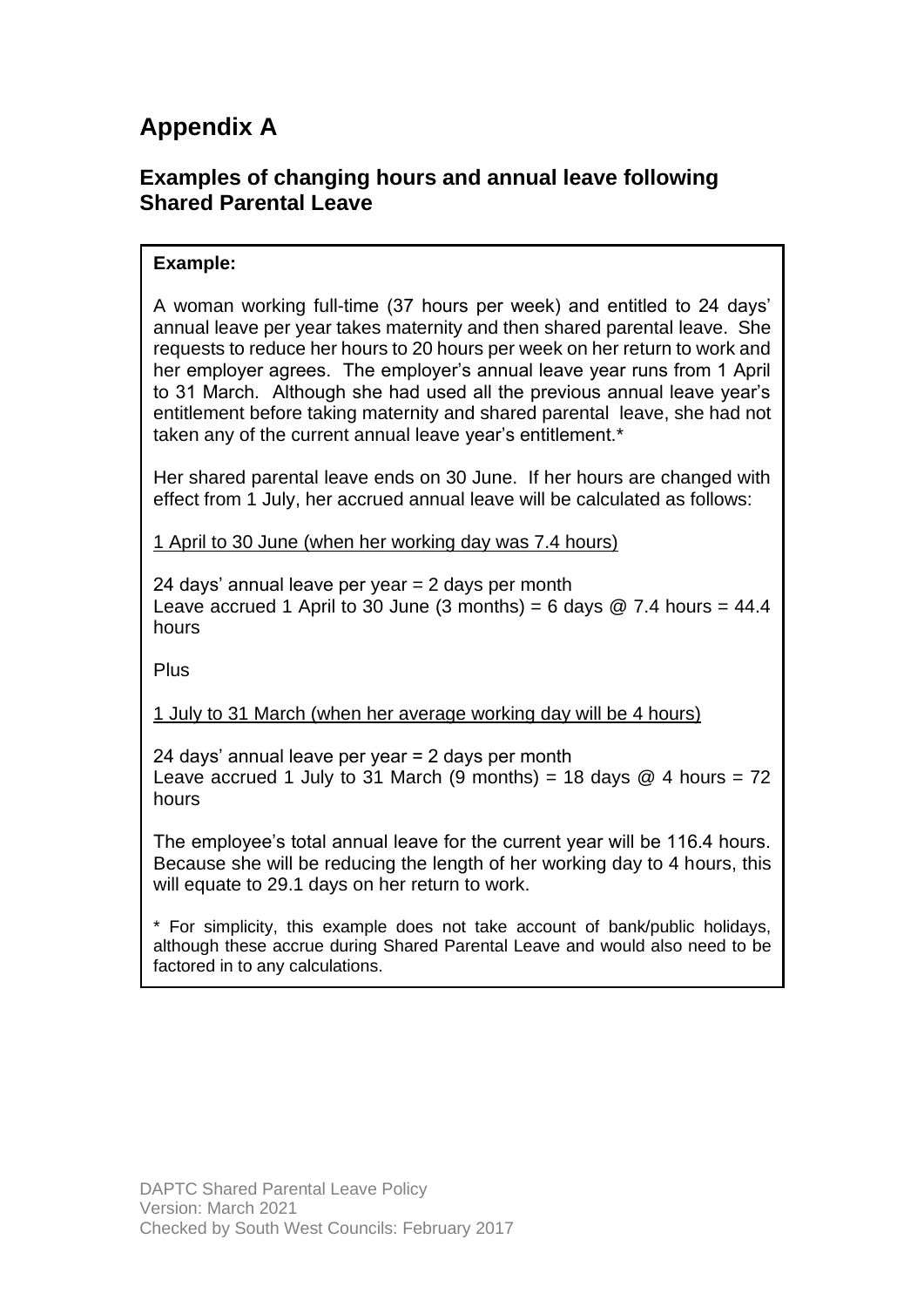# **Appendix B**

# **Examples of how Shared Parental Leave can be taken**

### **Example A:**

A mother takes her compulsory 2 weeks' statutory maternity leave following the birth of her child. She then takes a further 25 weeks' maternity leave before returning to work. Her husband takes his 2 weeks' paternity leave directly following the birth of the child. He then takes 25 weeks' shared parental leave starting from the point that his wife returns to work.

#### **Example B:**

A primary adopter takes their compulsory 2 weeks' statutory adoption leave following the placement of their child. They then take a further 20 weeks' adoption leave. The primary adopter and their partner then both take 15 weeks' shared parental leave at the same time (which in total uses the remaining 30 weeks SPL available).

#### **Example C:**

A mother takes her compulsory 2 weeks' statutory maternity leave following the birth of her child. She then remains on maternity leave for a further 6 weeks during which time her partner takes SPL.

She then returns to work and her partner takes a further 6 weeks' shared parental leave. He then returns to work and she takes the next 10 weeks' leave. She then returns to work and he takes the next 10 weeks' leave. Together they then split the remaining 10 weeks by both having 5 weeks off together.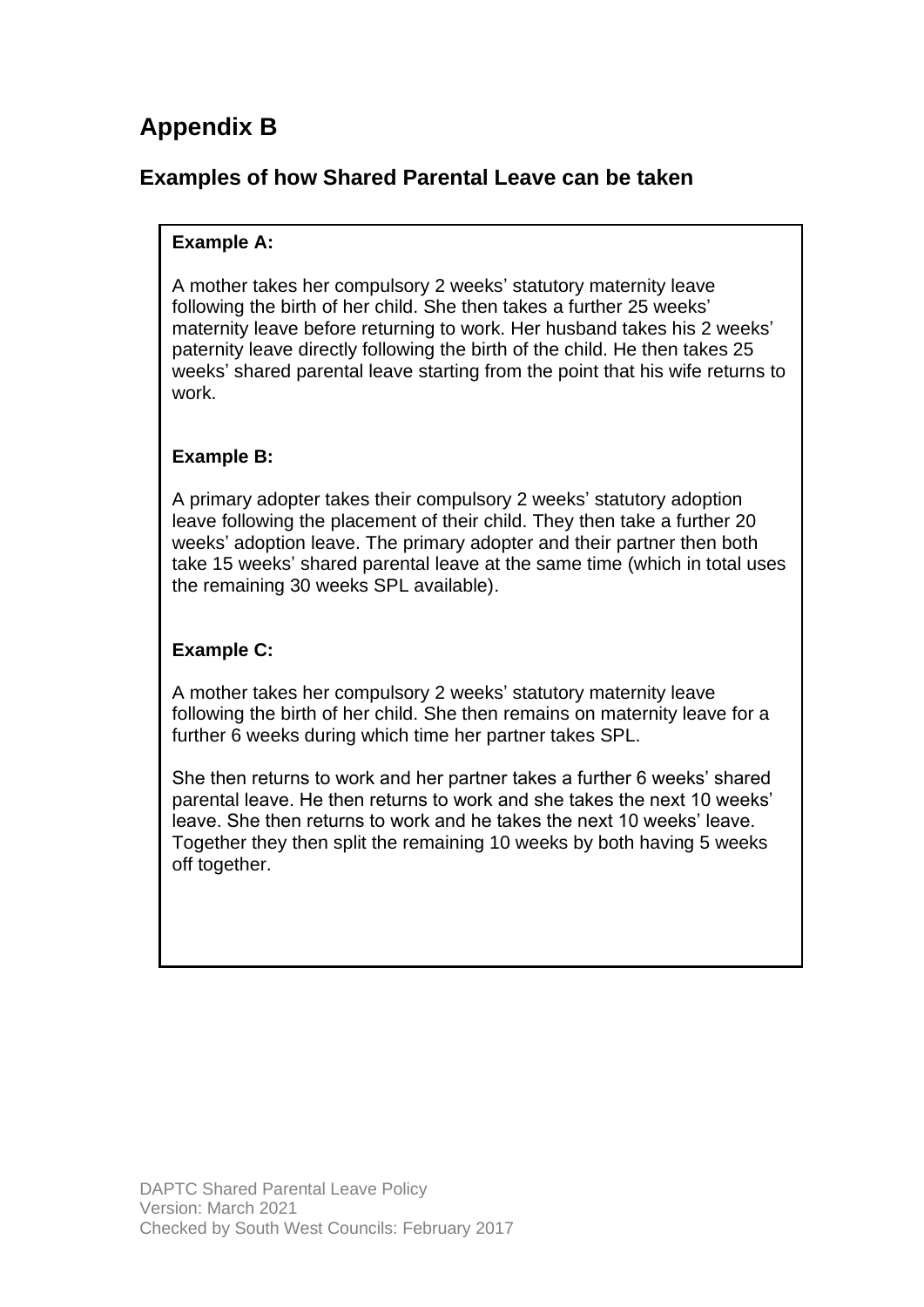# **Appendix C**

# **Curtailment of Maternity/Adoption Leave and/or Pay**

1. This form must be completed by the mother/primary adopter to bring their Maternity/Adoption Leave period to an end in order to opt into Shared Parental Leave

2. You are only able to curtail (i.e. bring to an end) your Maternity/Adoption Leave and opt into Shared Parental Leave (SPL) after you have provided your MAT B1 and any relevant maternity / adoption forms.

3. You should complete and submit this form along with the Notice of Entitlement and Intention to Take Shared Parental Leave form

4. You must state the date on which you propose your Maternity/Adoption Leave to end. That date must be:

- after the compulsory Maternity Leave Period which is the 2 weeks after the birth
- at least 8 weeks after the date on which you provide this Maternity Leave Curtailment Notice
- at least 1 week before what would be the end of the additional Maternity Leave Period (which is 52 weeks after the birth)

### **Section A – Your details**

| <b>Surname</b>                                      |  |
|-----------------------------------------------------|--|
| First name(s)                                       |  |
| Child's expected date of<br>birth/placement         |  |
| Actual date of child's birth (if<br>born)/placement |  |

### **Section B – If curtailing maternity/adoption leave**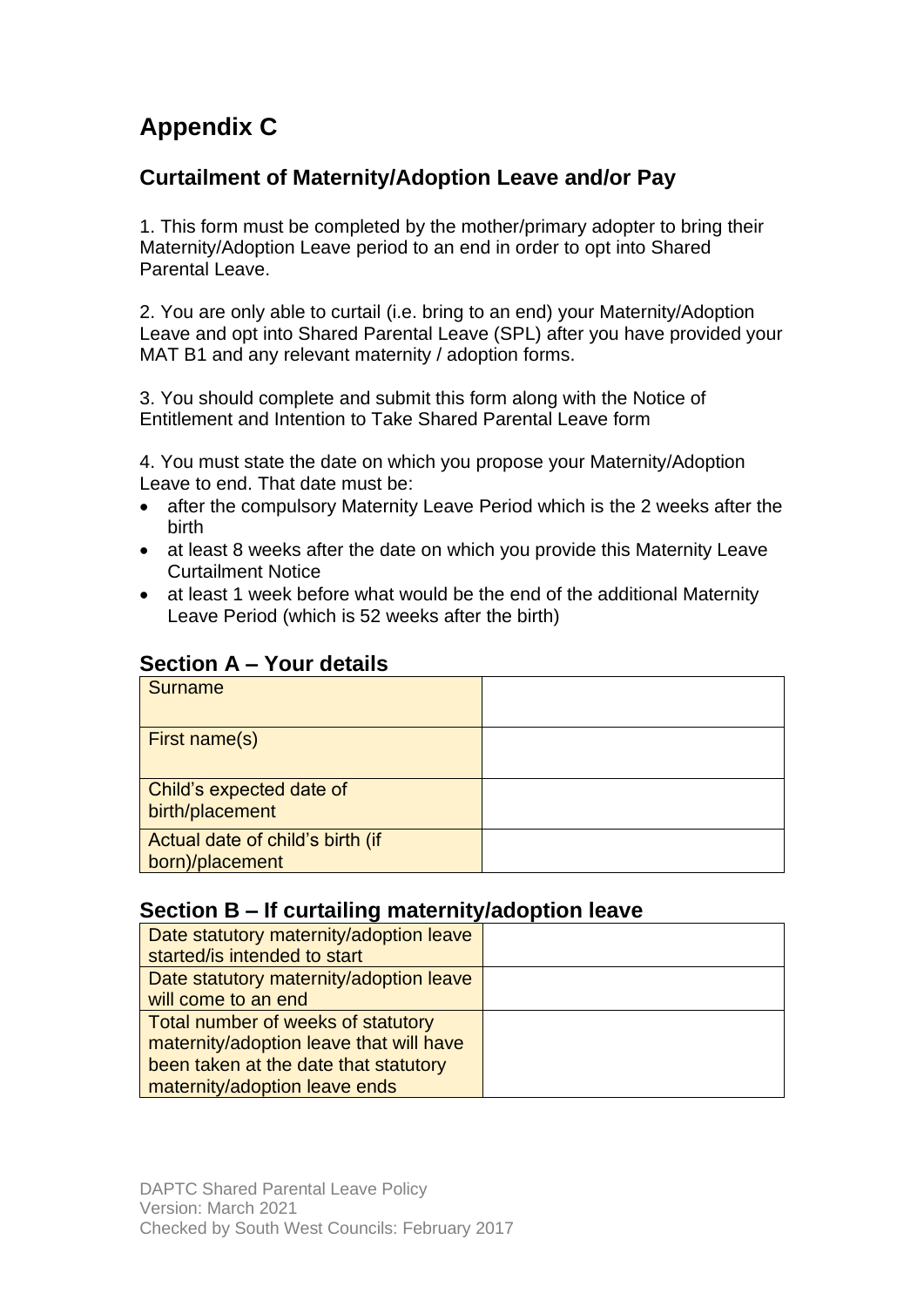# **Section C – If curtailing maternity/adoption pay (only complete if claiming ShPP and if you have a minimum of 2 weeks maternity pay remaining)**

| Date SMP/SAP started/is intended to<br>start                                                         |  |
|------------------------------------------------------------------------------------------------------|--|
| Date SMP/SAP will come to an end                                                                     |  |
| Total number of weeks of SMP/SAP<br>that will have been paid at the date that<br><b>SMP/SAP ends</b> |  |

#### **Declaration**

Please accept this as my notice to curtail my maternity/adoption leave and/or SMP/SAP. This form is accompanied by notification that either I intend to take SPL and/or ShPP or that my partner intends to take SPL and/or ShPP. I understand that my maternity/adoption leave will end on the date given in Section B and that my SMP/SAP will end on the date given in Section C.

I understand that I can only reinstate my maternity/adoption leave if I revoke this notice before the curtailment date given in Section B. I understand that if I am eligible for myself or my partner to opt into SPL and ShPP I can only reinstate my SMP/SAP if I revoke this notice before the end date given in Section C.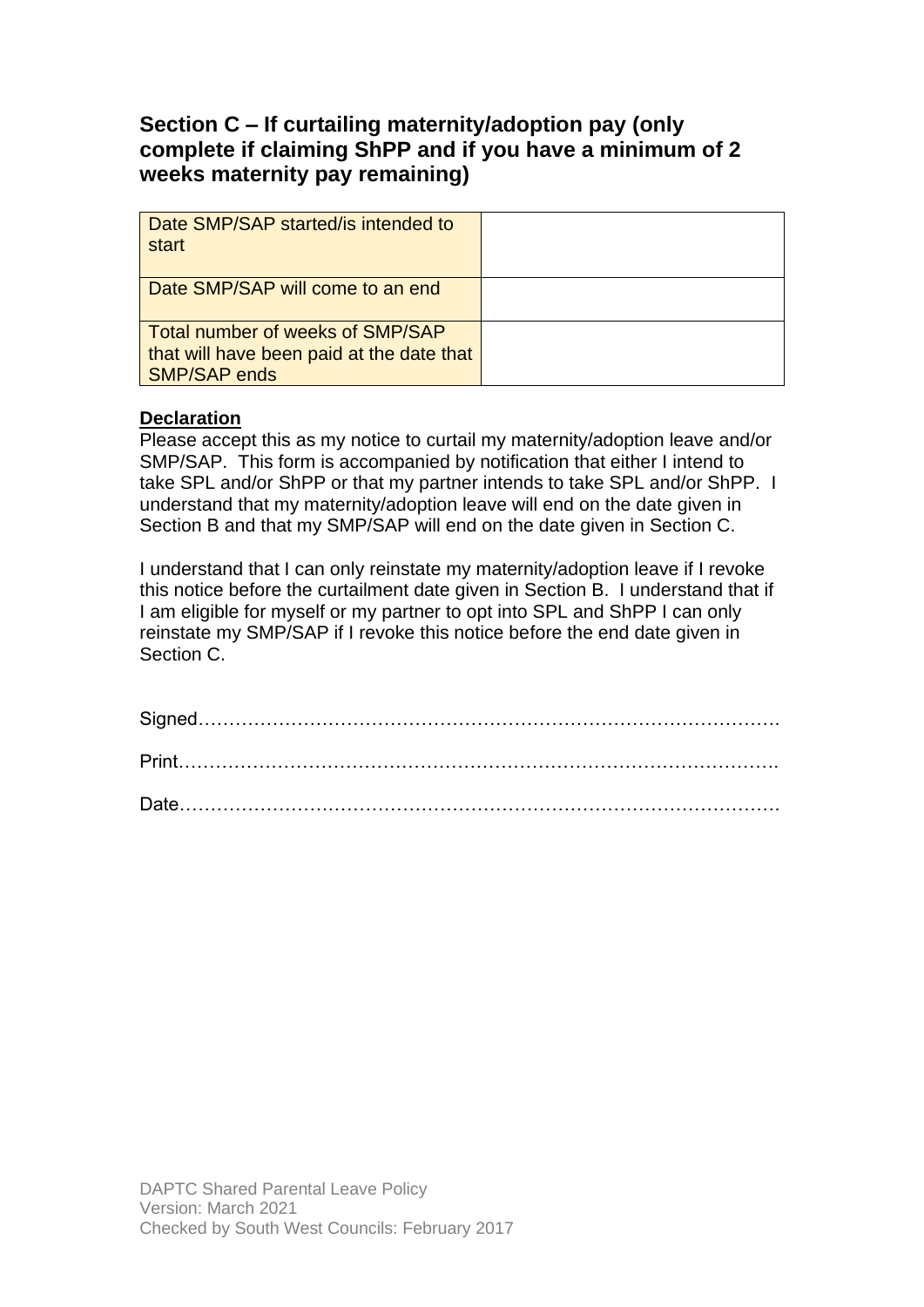# **Appendix D**

# **Notice of entitlement and intention to take Shared Parental Leave form**

- 1. This form must be completed by the mother/primary adopter in conjunction with the curtailment of Maternity/Adoption Leave and/or Pay
- 2. This form must be submitted to the Chief Executive at least eight weeks before the date on which you wish to start the leave and (if applicable) receive ShPP.

# **Section A – Your details:**

| Surname                                                                                                                                                                                |  |
|----------------------------------------------------------------------------------------------------------------------------------------------------------------------------------------|--|
| First name(s)                                                                                                                                                                          |  |
| Child's expected date of<br>birth/placement                                                                                                                                            |  |
| Actual date of child's birth/placement (if<br>child not yet born I will provide this<br>information as soon as reasonably<br>practicable following birth and before I<br>take any SPL) |  |

### **Section B – Your partner's details:**

| <b>Partner's surname</b>                                                          |  |
|-----------------------------------------------------------------------------------|--|
| Partner's first name(s)                                                           |  |
| <b>Partner's address</b>                                                          |  |
| <b>Partner's National Insurance number</b><br>(State 'none' if no number is held) |  |

# **Section C – Maternity / adoption details:**

| Date mother/primary adopter started (or intends to   |  |
|------------------------------------------------------|--|
| start) statutory maternity/adoption leave            |  |
| Date mother's/primary adopter's statutory            |  |
| maternity/adoption leave ended (or will end)         |  |
| Total number of weeks of statutory maternity/        |  |
| adoption leave that will have been taken at the date |  |
| that statutory maternity/adoption leave ends         |  |
| Date mother/primary adopter started (or intends to   |  |
| start) SMP/MA/SAP                                    |  |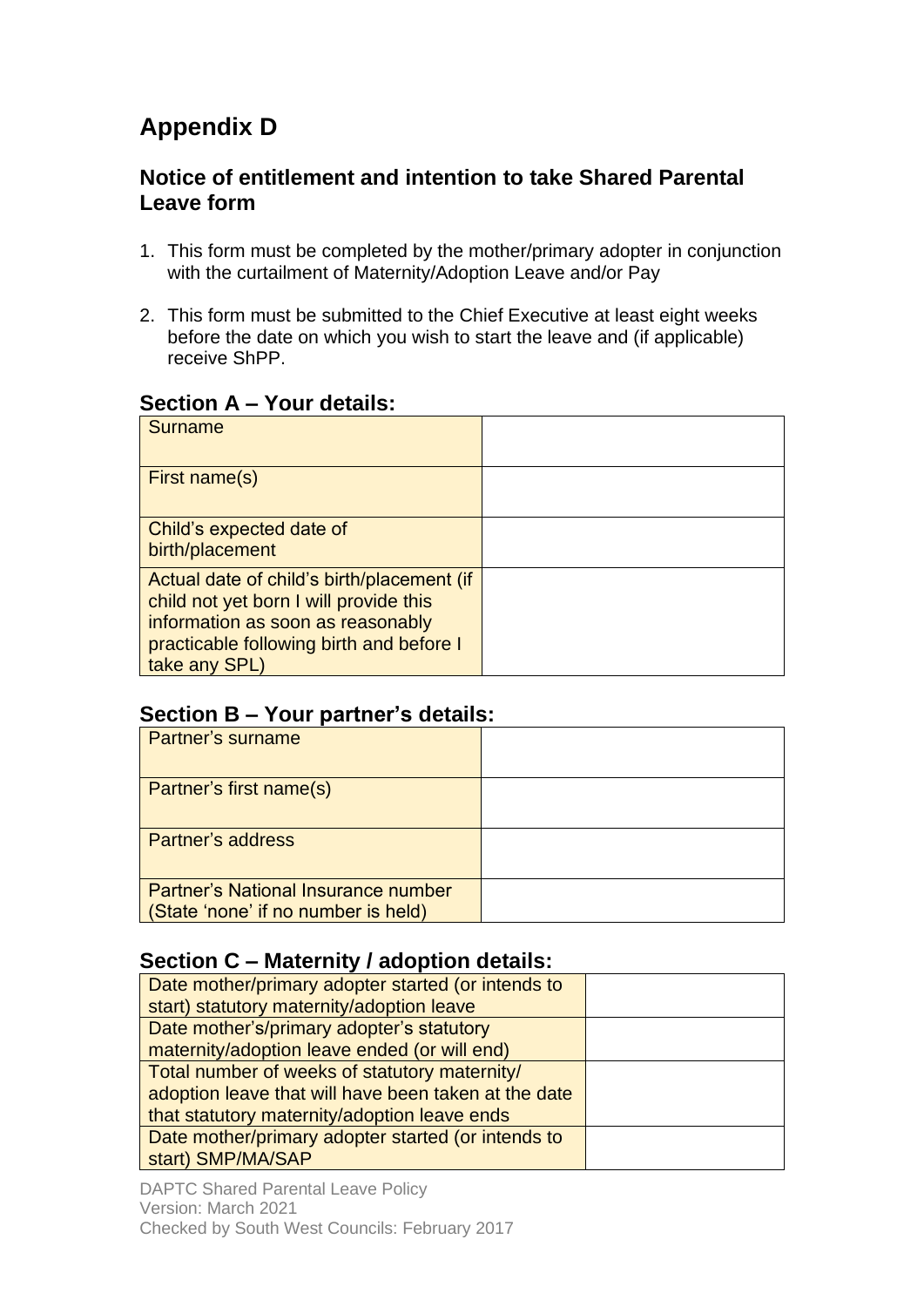| Date mother's/primary adopter's SMP/MA/SAP         |  |
|----------------------------------------------------|--|
| ended (or will end) (as below in section D)        |  |
|                                                    |  |
| Total number of weeks SMP/MA/SAP has been          |  |
| paid or will have been paid at date of curtailment |  |
| Total number of weeks by which SMP/MA/SAP will     |  |
| be reduced (i.e. 39 weeks minus total number of    |  |
| weeks SMP/MA/SAP has been paid or will have        |  |
| been paid at date of curtailment)                  |  |
| Total number of weeks of SPL created (52 weeks)    |  |
| less total number of maternity/adoption weeks      |  |
| taken and any SPL from a previous notice and       |  |
| revocation)                                        |  |
| Total number of weeks of SPL the mother/primary    |  |
| adopter intends to take                            |  |
| Total number of weeks of SPL that the              |  |
| father/partner intends to take                     |  |

# **Section D - Indication of intentions:**

I (the mother/primary adopter) currently expect to take SPL as follows: *(Note: It will usually be helpful to answer this in a "From… To…" format)*

# **Section E - Shared Parental pay (only complete if claiming ShPP):**

| Total number of weeks of ShPP created (39 weeks)                         |  |  |  |  |
|--------------------------------------------------------------------------|--|--|--|--|
| less total number of SMP/SAP taken and any ShPP                          |  |  |  |  |
| paid from a previous notice and revocation)                              |  |  |  |  |
| Total number of weeks of ShPP that I (the                                |  |  |  |  |
| mother/primary adopter) intend to take:                                  |  |  |  |  |
| Total number of weeks of ShPP that my partner                            |  |  |  |  |
| intends to take:                                                         |  |  |  |  |
| I (the mother/primary adopter) currently expect to take ShPP as follows: |  |  |  |  |
| (Note: It will usually be helpful to answer this in a "From To" format)  |  |  |  |  |
|                                                                          |  |  |  |  |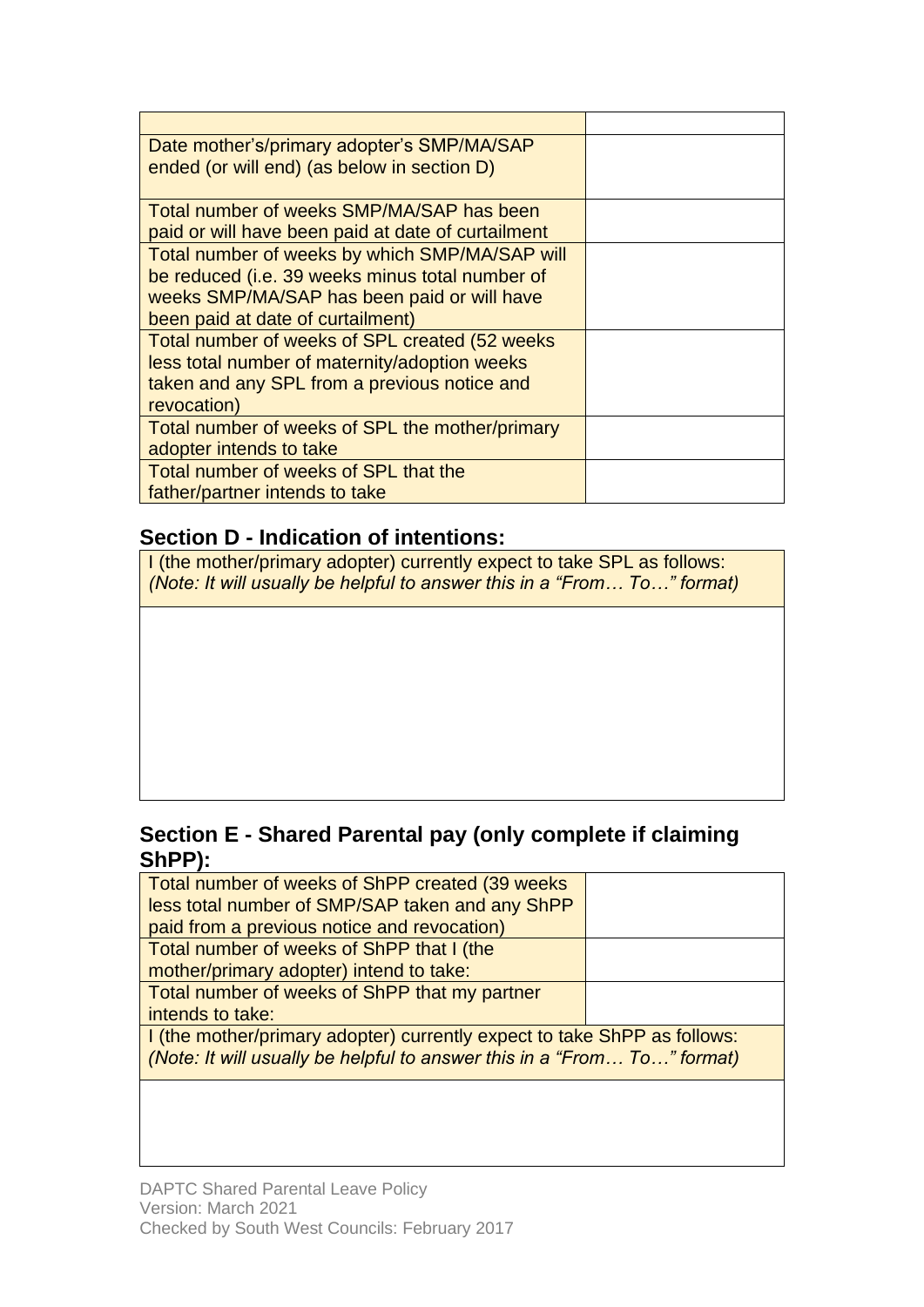# **Section F – Mother's/primary adopter's declaration (must be completed):**

The following points apply in all circumstances where a mother is entitled to maternity leave:

- I am giving notice that I am entitled to and intend to take Shared Parental Leave (SPL).
- I have, or will have, been continuously employed for 26 weeks at the end of the 15<sup>th</sup> week before the week in which the child is due/placed.
- I will remain employed with this employer until any period of SPL that I intend to take.
- I had (or will have) the main responsibility for the care of the child at the time of the child's birth/placement (along with my partner, who has made the declaration below).
- I am entitled to maternity/adoption leave, my maternity/adoption leave period is reduced and the remaining weeks are now available as SPL.
- I will inform my employer immediately if I am no longer caring for my child
- Maternity only: If my employer asks within 14 days of the date of this notice, I will give my employer a copy of my child's birth certificate or a declaration of the date and place of the birth where no certificate is available.

Adoption only: If my employer asks within 14 days of the date of this notice, I will give my employer evidence, in the form of one or more documents issued by the adoption agency that matched me with the child, of (i) the name and address of the adoption agency; (ii) the date that I was notified of having been matched for adoption with the child; and (iii) the date on which the adoption agency expects to place the child with me.

- If my employer asks for this within 14 days of the date of this notice, I will give my employer the name and address of my partner's employer or a declaration that they do not have an employer.
- I (or my partner) have given a period of SPL notice.
- The information provided in this declaration is accurate and meets the notification requirements for SPL.

#### **The following points only apply if Section E has been completed:**

- I am giving notice that I am entitled to and intend to take Shared Parental Pay (ShPP).
- I have been (or will be) paid at least the Lower Earnings Limit in the 8 weeks leading up to the end of the  $15<sup>th</sup>$  week before the expected week of childbirth/placement.
- I am entitled to SMP/SAP in respect of the birth/placement of our child, my maternity/adoption pay period is reduced and the period that remains is available as ShPP.
- I will be absent from work in each week in which I will be paid ShPP and I will be on SPL in those weeks (if entitled to SPL).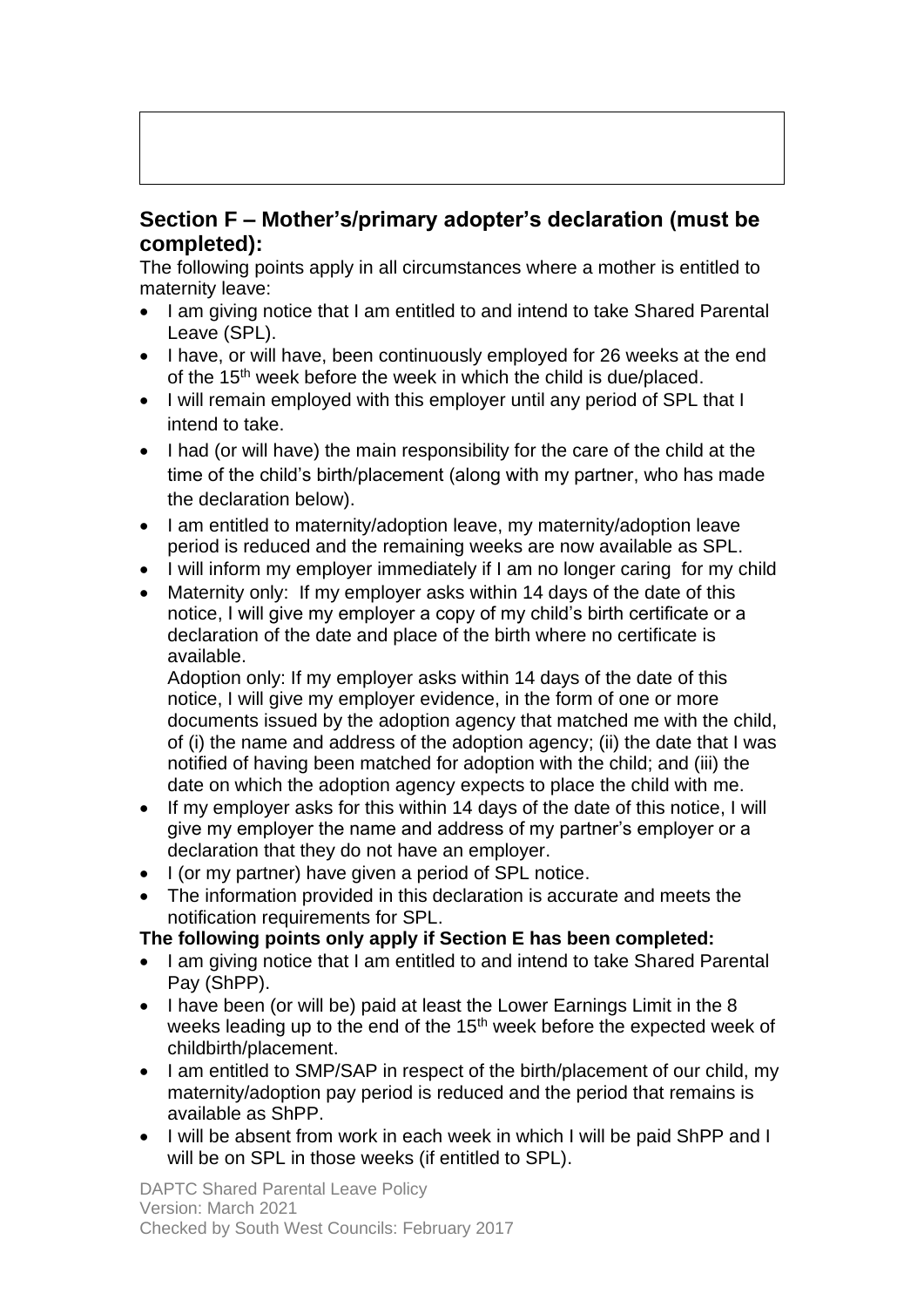- I intend to care for my child in the weeks I receive ShPP.
- I will remain employed with this employer until before the date of my first period of ShPP.
- I will immediately inform the person who will be paying ShPP if I revoke the curtailment of my SMP or MA.
- The information provided in this declaration is accurate.

# **Section G: Partner's declaration:**

- Maternity only: I am the father of the child or, at the date of the birth I was/will be the mother's spouse, the mother's civil partner and/or the mother's partner living with her and the child in an enduring relationship Adoption only:- I am the adopter's spouse, the adopter's civil partner or the adopter's partner living with them and the child in an enduring relationship.
- I had (or will have) the main responsibility for the care of our child at the time of the birth/placement (along with the child's mother/primary adopter)
- I have been (or will have been) employed or self-employed in England, Scotland or Wales in 26 weeks of the 66 weeks before the expected week of childbirth/placement.
- I have (or will have) earned in total at least £390\* in 13 weeks of the 66 weeks before the expected week of childbirth/placement. \*subject to annual review
- I consent to the amount of SPL which the mother/primary adopter intends to take, as set out in Section D above.
- I consent to the mother/primary adopter's employer processing the information I have provided.
- I consent to the amount of ShPP which the mother/primary adopter intends to take, as set out in Section E above.
- The information provided in this declaration is accurate.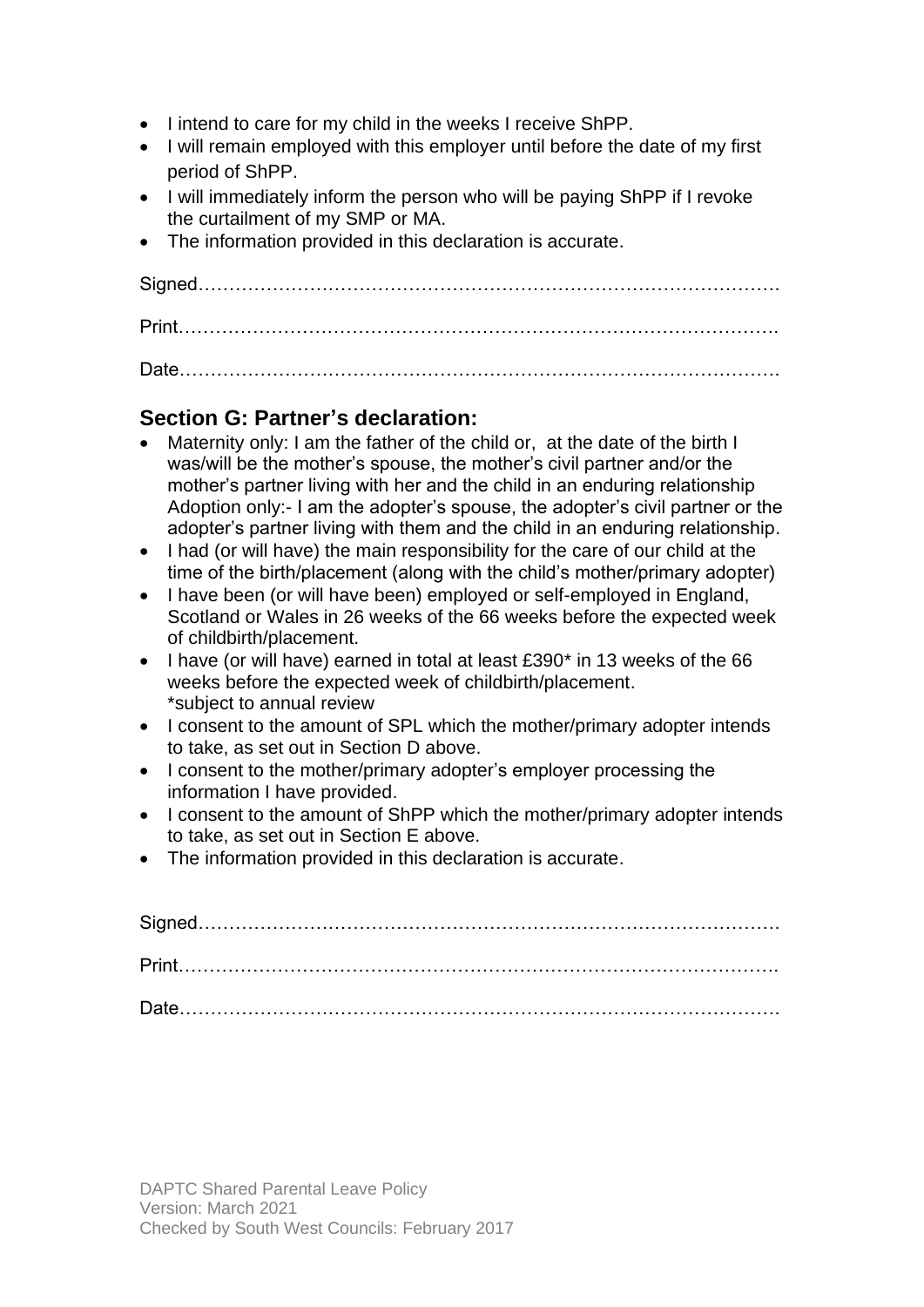# **Appendix E**

# **Notification that Partner is intending to take SPL**

- 1. This form must be completed by the mother's/primary adopter's partner who is entitled to and intends to take SPL (and ShPP if section C is completed).
- 2. This form must be submitted to the Chief Executive at least eight weeks before the date on which you wish to start the leave and (if applicable) receive ShPP.

# **Section A - Your Details**

| Your surname                                                                                                                                                                                        |  |
|-----------------------------------------------------------------------------------------------------------------------------------------------------------------------------------------------------|--|
| <b>Your first name(s)</b>                                                                                                                                                                           |  |
| Child's expected date of birth/placement                                                                                                                                                            |  |
| Actual date of child's birth/placement (if child not yet<br>born/placed please provide this information as soon<br>as reasonably practicable following birth/placement<br>and before any SPL taken) |  |

# **Section B - Your Partner (the mother/primary adopters) details**

| Mother's/primary adopter's surname                                                          |  |
|---------------------------------------------------------------------------------------------|--|
| Mother's/primary adopter's first name(s)                                                    |  |
| Mother's/primary adopter's Address                                                          |  |
| Mother's/primary adopter's National Insurance<br>number (State 'none' if no number is held) |  |

# **Section C – Maternity / adoption details**

| Date mother/primary adopter started (or intends to<br>start) maternity leave (if applicable)                             |  |
|--------------------------------------------------------------------------------------------------------------------------|--|
| Date mother's/primary adopter's maternity/adoption<br>leave ended (or will end) (if applicable)                          |  |
| Total number of weeks of maternity/adoption leave<br>taken (or that will be taken) when<br>maternity/adoption leave ends |  |
| Date mother/primary adopter started (or intends to<br>start) SMP/MA/SAP (if applicable)                                  |  |
| Date mother/primary adopter's SMP/MA/SAP ended<br>(or will end) (if applicable)                                          |  |
| Total number of weeks SMP/MA/SAP has been<br>paid or will have been paid at date of curtailment                          |  |

DAPTC Shared Parental Leave Policy

Version: March 2021

Checked by South West Councils: February 2017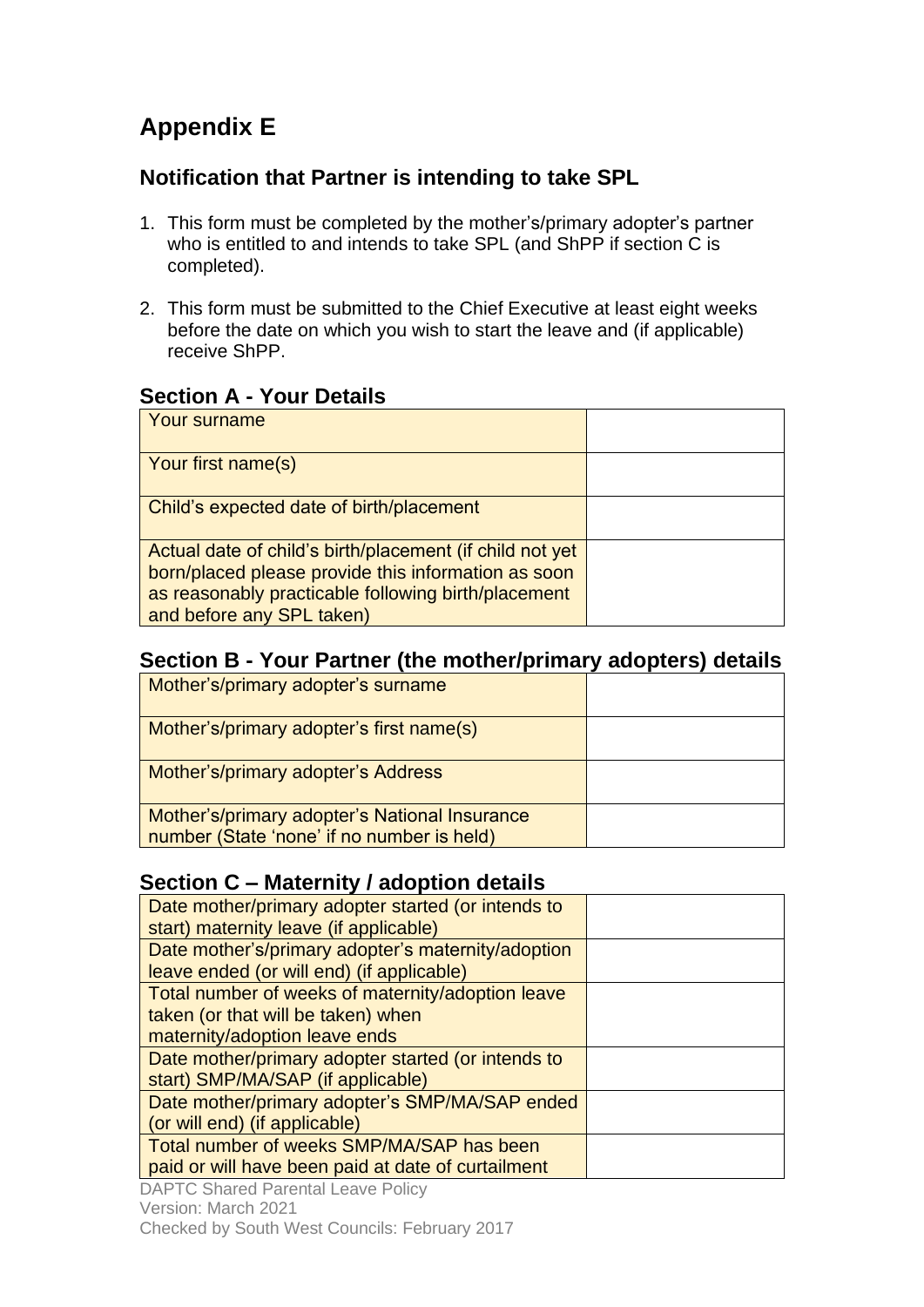| Total number of weeks by which SMP/MA/SAP will<br>be reduced (i.e. 39 weeks minus total number of |  |
|---------------------------------------------------------------------------------------------------|--|
| weeks SMP/MA/SAP has been paid or will have                                                       |  |
| been paid at date of curtailment)                                                                 |  |
| Total number of weeks of SPL created (50 max)                                                     |  |
| Total number of weeks of SPL that I (the partner)                                                 |  |
| intend to take                                                                                    |  |
| Total number of weeks of SPL that the                                                             |  |
| mother/primary adopter intends to take (if                                                        |  |
| applicable)                                                                                       |  |

# **Section D - Indication of intentions:**

I (the partner) currently expect to take SPL as follows: *(Note: It will usually be helpful to answer this in a "From… To…" format)*

# **Section E - Shared Parental pay (only complete if claiming Shared Parental Pay):**

| Total number of weeks of ShPP created (39 weeks                       |  |
|-----------------------------------------------------------------------|--|
| less total number of SMP/SAP taken and any ShPP                       |  |
| paid from a previous notice and revocation)                           |  |
| Total number of weeks of ShPP I intend to take:                       |  |
|                                                                       |  |
| Total number of weeks of ShPP my partner (the                         |  |
| mother/primary adopter) intends to take:                              |  |
| I (the partner) currently expect to take ShPP as follows:             |  |
| Note: It will usually be helpful to answer this in a "From To" format |  |
|                                                                       |  |
|                                                                       |  |
|                                                                       |  |

# **Section F - Declaration:**

- I am giving notice that I am entitled to and intend to take Shared Parental Leave (SPL).
- Maternity only: I am the father of the child, or at the date of the birth I was/will be the mother's spouse, the mother's civil partner and/or the mother's partner living with her and the child in an enduring relationship.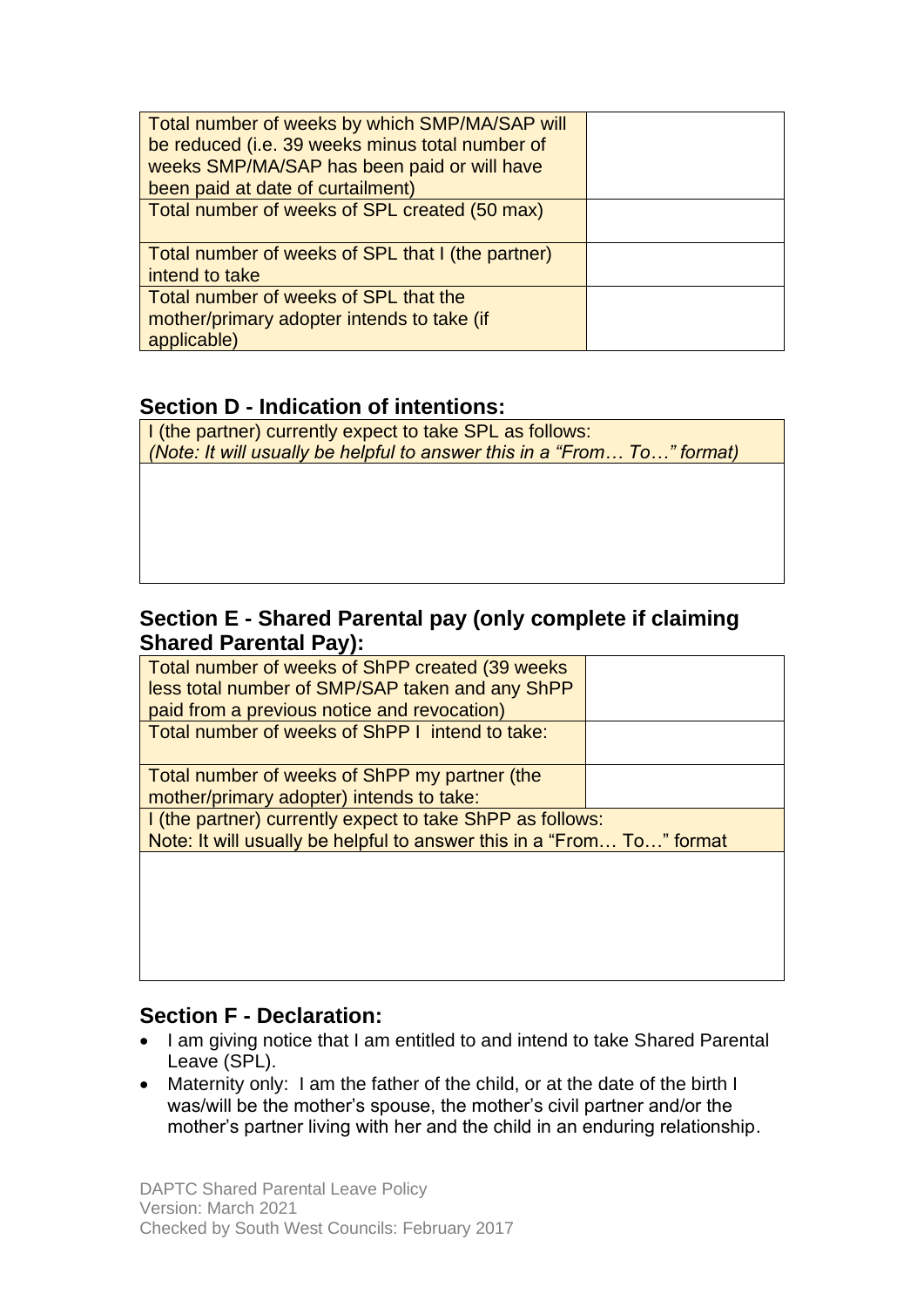Adoption only: I am the adopter's spouse, the adopter's civil partner or the adopter's partner living with them and the child in an enduring relationship.

- I have been (or will be) continuously employed for 26 weeks at the end of the 15<sup>th</sup> week before the week in which the child is due or will be placed.
- I will remain employed with this employer until any period of SPL that I intend to take.
- I had (or will have) the main responsibility for the care of our child at the time of the child's birth/placement (along with the child's mother/primary adopter who has made the declaration below).
- Maternity only: I will give my employer a copy of my child's birth certificate or a declaration of the date and place of the birth where no certificate is available if my employer asks for this within 14 days of the date of this notice.

Adoption only: If my employer asks within 14 days of the date of this notice, I will give my employer evidence, in the form of one or more documents issued by the adoption agency that matched me with the child, of (i) the name and address of the adoption agency; (ii) the date that I was notified of having been matched for adoption with the child; and (iii) the date on which the adoption agency expects to place the child with me.

- If my employer asks for this within 14 days of the date of this notice, I will give my employer the name and address of the mother's/primary adopter's employer or a declaration that she/he does not have an employer.
- I will inform my employer immediately if I am no longer caring for our child or if my partner revokes her notice to curtail her/his maternity/adoption leave or SMP/MA/SAP period.
- I (or my partner) have given a Period of Shared Parental Leave Notice
- The information provided in this declaration is accurate and meets the notification requirements for SPL.

### **The following points only apply if Section E has been completed:**

- I am giving notice that I am entitled to and intend to take Shared Parental Pay (ShPP).
- I have been (or will be) paid at least the Lower Earnings Limit in the 8 weeks leading up to the end of the 15<sup>th</sup> week before the expected week of childbirth/placement.
- I intend to care for my child in the weeks I receive ShPP.
- I will be absent from work in each week in which I will be paid ShPP and I will be on SPL in those weeks (if entitled to SPL).
- I will remain employed with this employer until before the date of my first period of ShPP.
- The information provided in this declaration is correct.

| <b>DAPTC Shared Parental Leave Policy</b><br>Version: March 2021 |  |
|------------------------------------------------------------------|--|

Checked by South West Councils: February 2017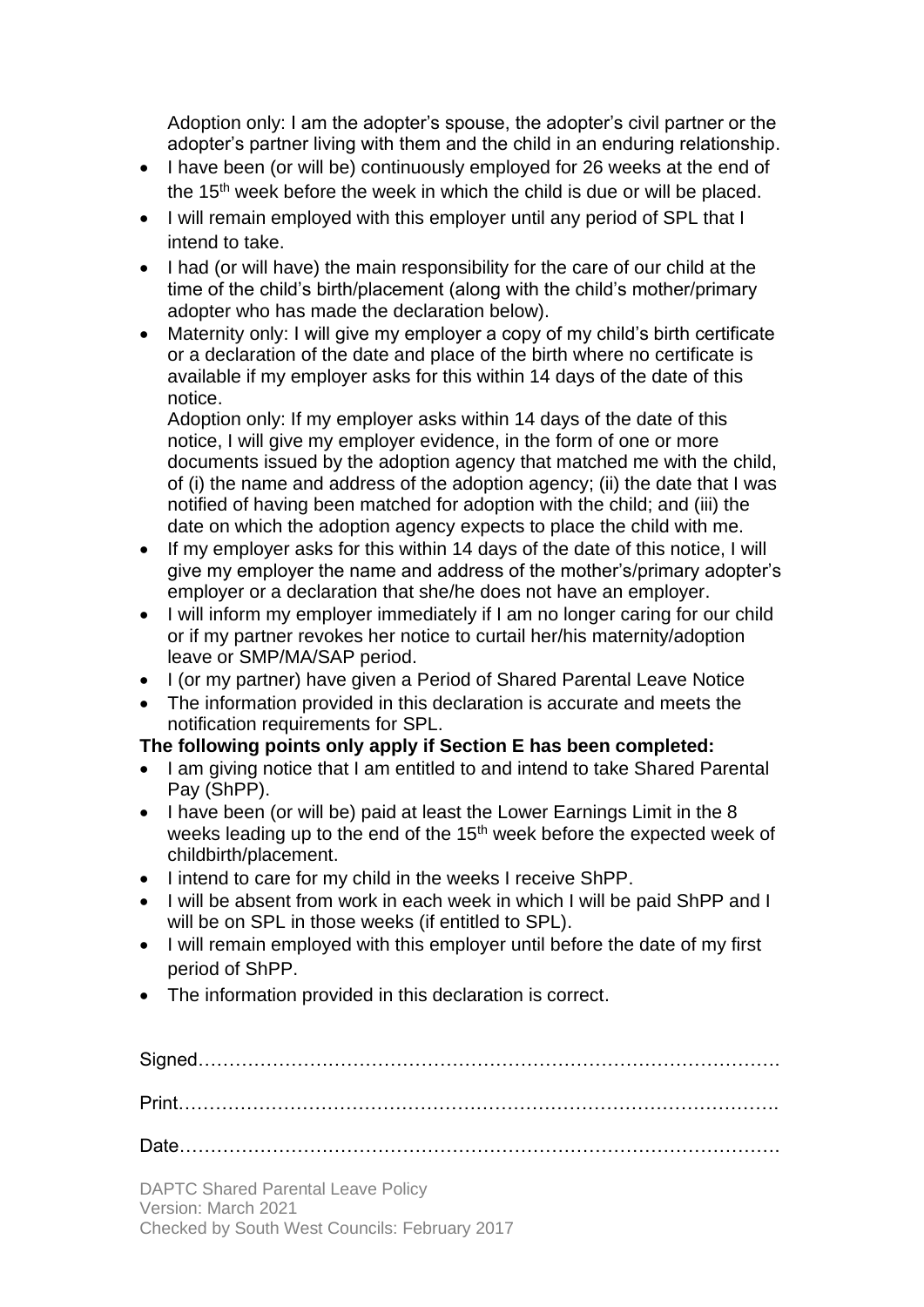# **Section G – Your partner (the mother / primary adopter) declaration**

- I had (or will have) the main responsibility for the care of the child at the time of the birth/placement (along with my partner, who has made the declaration above).
- I am entitled to maternity/adoption leave and/or SMP/MA/SAP in respect of the child and I have curtailed (or will curtail) my entitlement to maternity/adoption leave (or I have returned to work) and/or my entitlement to SMP/MA/SAP.
- I have, or will have, been employed or self-employed in England, Scotland or Wales in 26 weeks of the 66 weeks before the expected week of childbirth/placement.
- I have (or will have) earned in total at least £390\* in 13 weeks of the 66 weeks before the expected week of birth/placement. \*subject to annual review
- I will immediately inform my partner if I revoke my notice to curtail my maternity/adoption leave or, if I am not entitled to maternity/adoption leave, my SMP/MA/SAP entitlement.
- I consent to my partner's intended SPL as set out in Section D above.
- I consent to my partner's employer processing the information I have provided.
- The information provided in this declaration is accurate and meets the notification requirements for SPL.

### **The following points only apply if Section E has been completed:**

- I am entitled to SMP/MA/SAP, and I have reduced (or will reduce) the SMP/MA/SAP period and the remainder will be available as Shared Parental Pay (ShPP).
- I consent to my partner's intended ShPP as set out in Section E above.
- I will immediately inform my partner if I revoke the reduction of my SMP/MA/SAP.
- I consent to the person who will pay ShPP to my partner or the child's father processing the information I have provided.
- The information provided in this declaration is correct.

Signed…………………………………………………………………………………. Print……………………………………………………………………………………. Date…………………………………………………………………………………….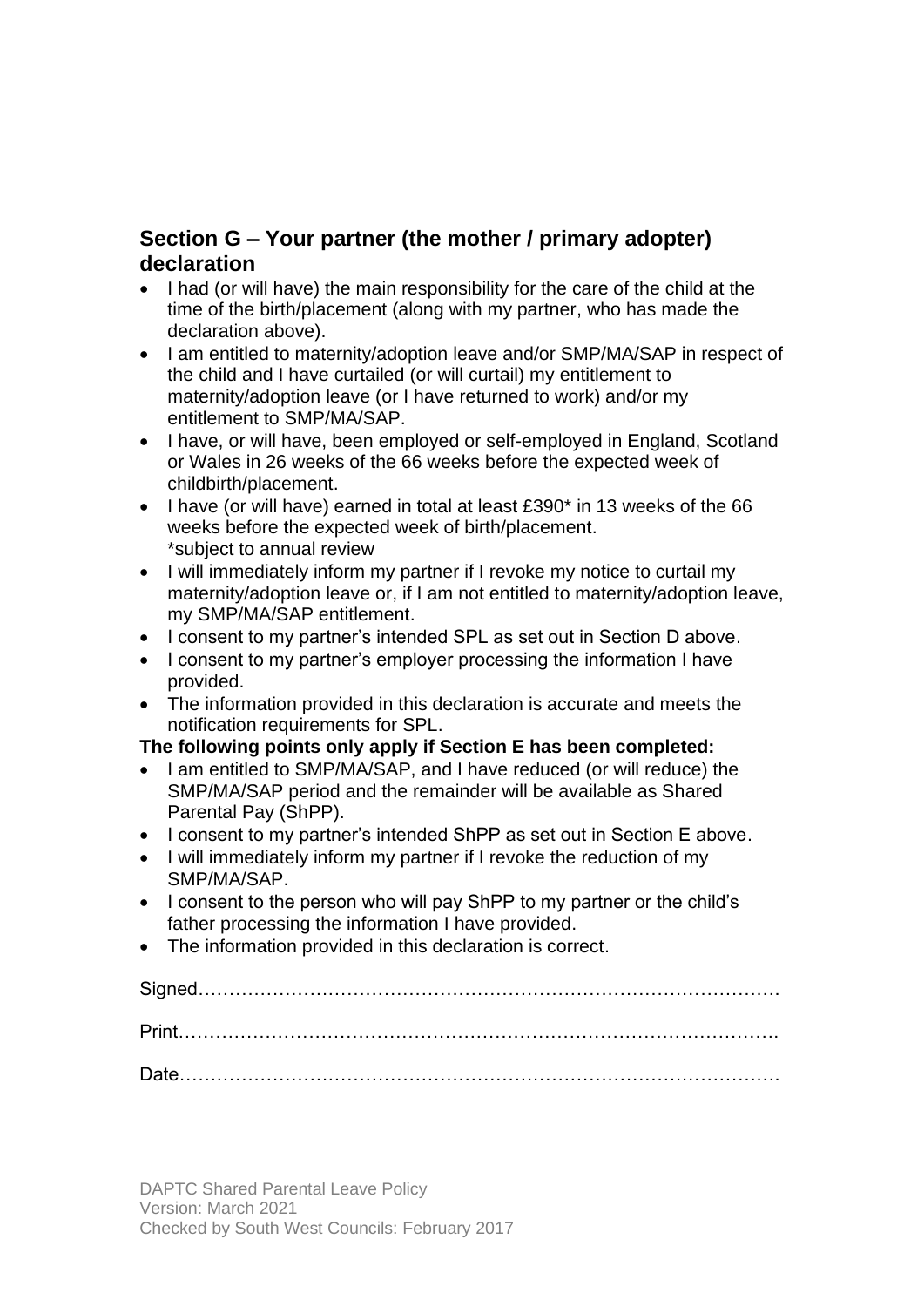# **Appendix F**

# **Period of Shared Parental Leave Notice**

- 1. This form must be completed in conjunction with the 'Notice of entitlement and intention to take Shared Parental Leave' form.
- 2. This form must be submitted to the Chief Executive at least eight weeks before the date on which you wish to start a period of leave and (if applicable) receive ShPP.
- 3. Please note that you are only able to submit your period of leave notice (including any variations) a maximum of 3 times.

# **Section A – Your entitlement**

|    | How many weeks Shared Parental Leave do you have available?                                                                                                     |  |  |  |
|----|-----------------------------------------------------------------------------------------------------------------------------------------------------------------|--|--|--|
| A  | How many weeks of Statutory Maternity Leave will<br>you/your partner have not used at the point when the<br>maternity/adoption leave is curtailed (i.e. ended)? |  |  |  |
| B  | How many weeks of Shared Parental Leave have you<br>taken in total to date since maternity / adoption leave was<br>curtailed?                                   |  |  |  |
| C  | How many weeks of Shared Parental Leave has your<br>partner taken in total to date since maternity / adoption<br>leave was curtailed?                           |  |  |  |
| D  | No. of weeks of Shared Parental Leave still available<br>$(A - B - C = No.$ of weeks leave available)                                                           |  |  |  |
|    | How many weeks Shared Parental pay do you have available?                                                                                                       |  |  |  |
| E. | How many weeks of Statutory Maternity Pay will you/your<br>partner have not used at the point when the<br>maternity/adoption leave is curtailed (i.e. ended)?   |  |  |  |
| F. | How many weeks of Shared Parental Pay have you<br>received in total to date since maternity / adoption leave<br>was curtailed?                                  |  |  |  |
| G  | How many weeks of Shared Parental Pay has your<br>partner received in total to date since maternity / adoption<br>leave was curtailed?                          |  |  |  |
| H  | No. of weeks of Shared Parental Pay still available<br>(E – F – G = no. of weeks pay available)                                                                 |  |  |  |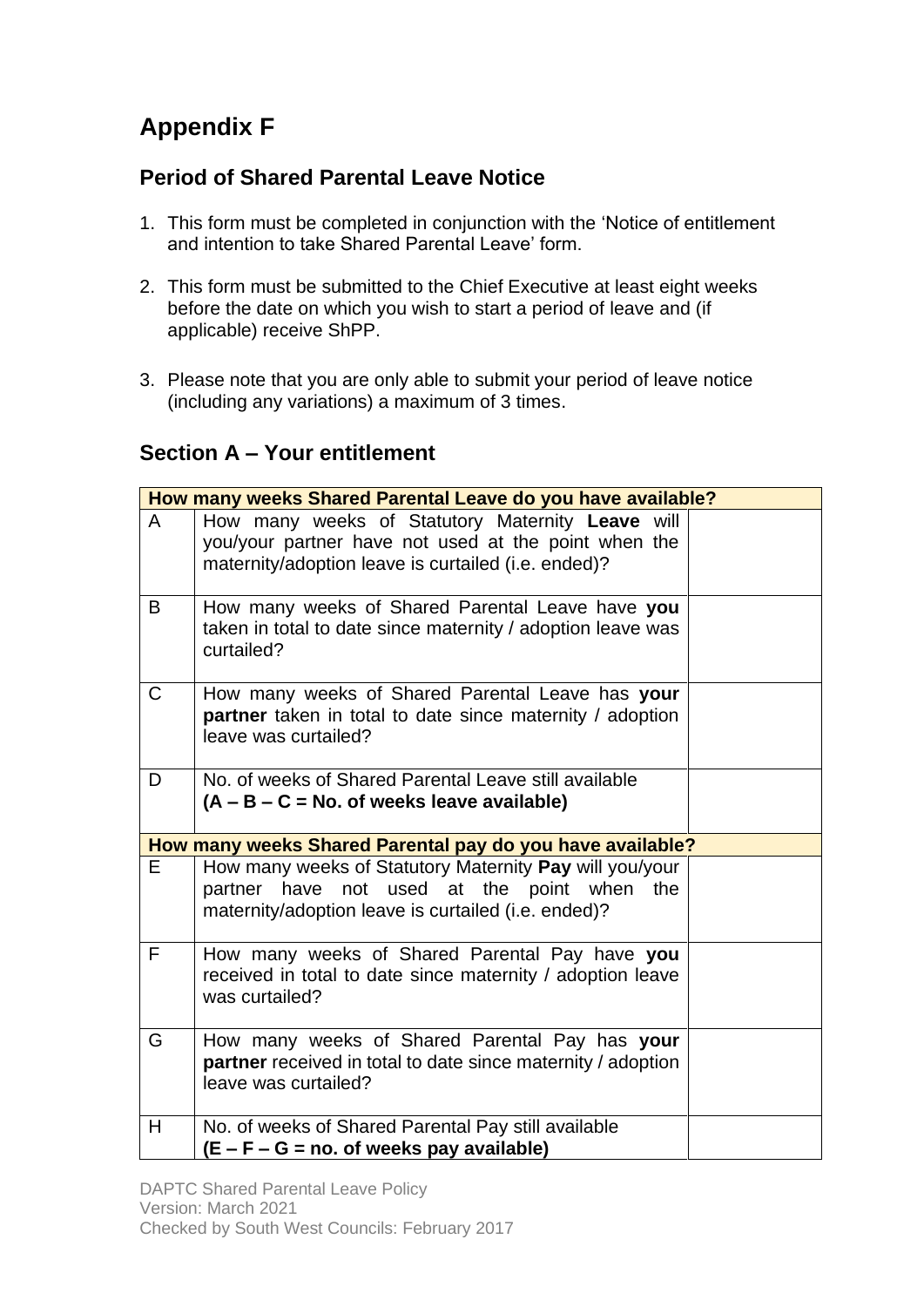# **Section B – Your request**

| <b>I intend to take the following number of weeks' Shared Parental Leave (ShL)</b><br><u> Total available = D):</u> |    |                                                                                         |  |
|---------------------------------------------------------------------------------------------------------------------|----|-----------------------------------------------------------------------------------------|--|
|                                                                                                                     |    |                                                                                         |  |
|                                                                                                                     |    |                                                                                         |  |
|                                                                                                                     |    |                                                                                         |  |
| I intend to take these ShL weeks on the following dates:                                                            |    |                                                                                         |  |
| <b>From</b>                                                                                                         | Τo | Do you wish to be paid your available ShPP<br>during this date? (total available $=$ H) |  |
|                                                                                                                     |    |                                                                                         |  |
|                                                                                                                     |    |                                                                                         |  |
|                                                                                                                     |    |                                                                                         |  |
|                                                                                                                     |    |                                                                                         |  |

#### **Office use only:**

| Date request received: | Request number (max 3):   |  |
|------------------------|---------------------------|--|
| Is the request         | If request discontinuous, |  |
| continuous or          | was it approved?          |  |
| discontinuous?         |                           |  |
| Amount of SPL          | <b>Amount of ShPP</b>     |  |
| remaining:             | remaining:                |  |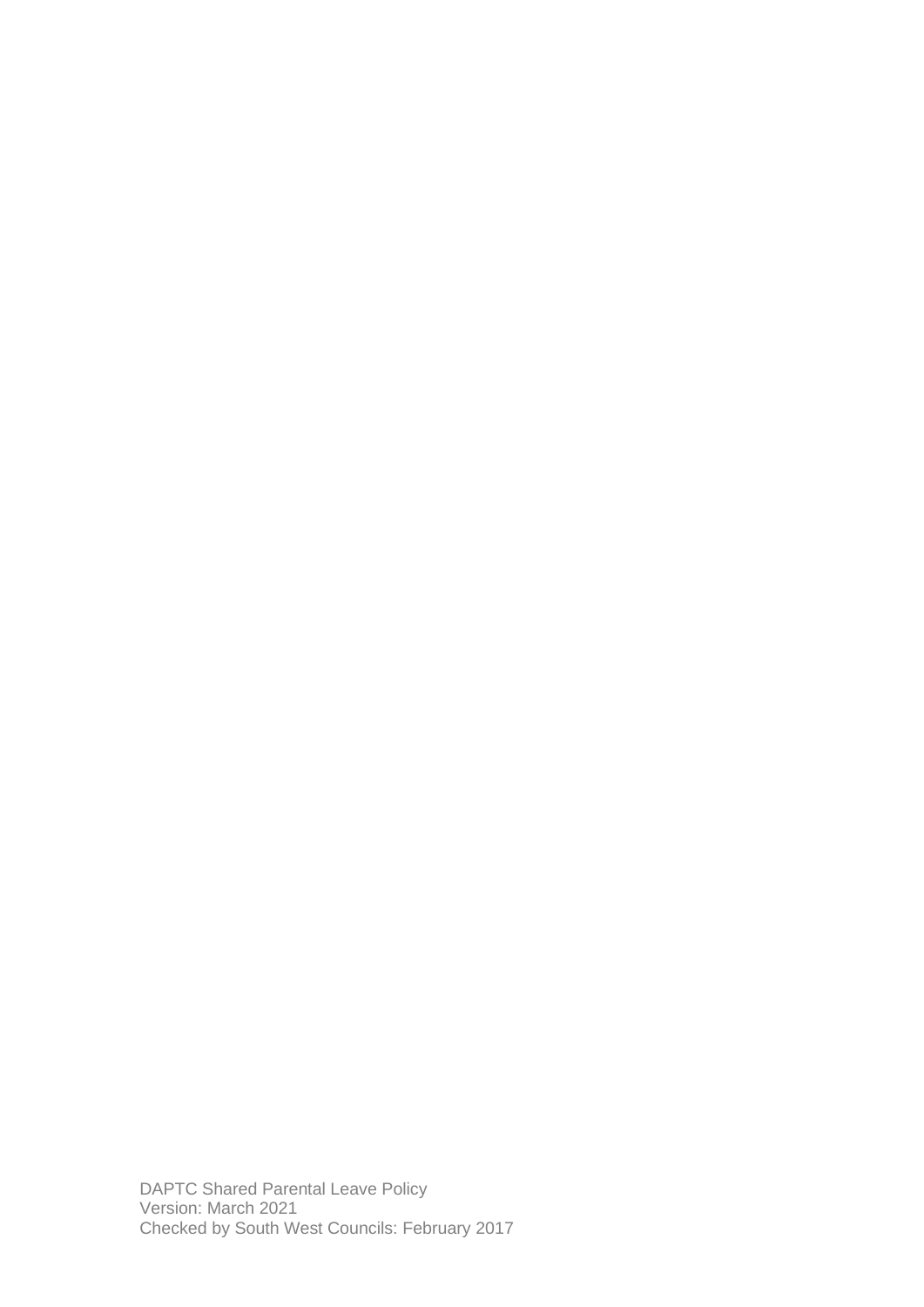# **Appendix G**

# **Shared Parental Leave – Checklist for Managers**

#### **Early discussions regarding SPL**

- $\Box$  Chief Executive to have an informal discussion with the employee regarding intention to take SPL
- $\Box$  Chief Executive to draw the employee's attention to this policy
- $\Box$  Chief Executive to refer the employee to the Gov.uk website for the employee to check their own eligibility and entitlement
- $\Box$  Chief Executive to provide the employee with 'Curtailment of Maternity/Adoption Leave and/or Pay' form (appendix C) (if the employee is the mother/primary adopter)
- $\Box$  Chief Executive to provide the employee with 'Notice of Entitlement and Intention' form (appendix D) (if the employee is the mother/primary adopter)
- $\Box$  Chief Executive to provide the employee with 'Notification that Partner is intending to take SPL' form (appendix E) (if the employee is the partner of the mother/adopter)
- $\Box$  Chief Executive to provide the employee with 'Period of Shared Parental Leave Notice' form (appendix F)

#### **Before SPL can be taken**

To be submitted before or at the same time as any request for a period of SPL:

- $\Box$  Employee to submit 'Notice of Entitlement and Intention' form to the Chief Executive (appendix D) (if the employee is the mother/primary adopter)
- $\Box$  Employee to submit 'Notification that Partner is intending to take SPL' form to Chief Executive (appendix E) (if the employee is the partner of the mother/adopter)
- $\Box$  If relevant, Chief Executive to request further evidence from employee (to be done within 14 days of receiving the 'Notice of Entitlement and Intention' form)

To be submitted after or at the same time as the 'Notice and Entitlement and Intention' form:

- $\Box$  Employee to submit 'Curtailment of Maternity/Adoption Leave and/or Pay' form (appendix C) (if the employee is the mother/primary adopter)
- □ Employee to submit 'Period of Shared Parental Leave Notice' form (appendix F) to Chief Executive at least eight weeks before the date on which they wish to start the leave and, if applicable, receive ShPP